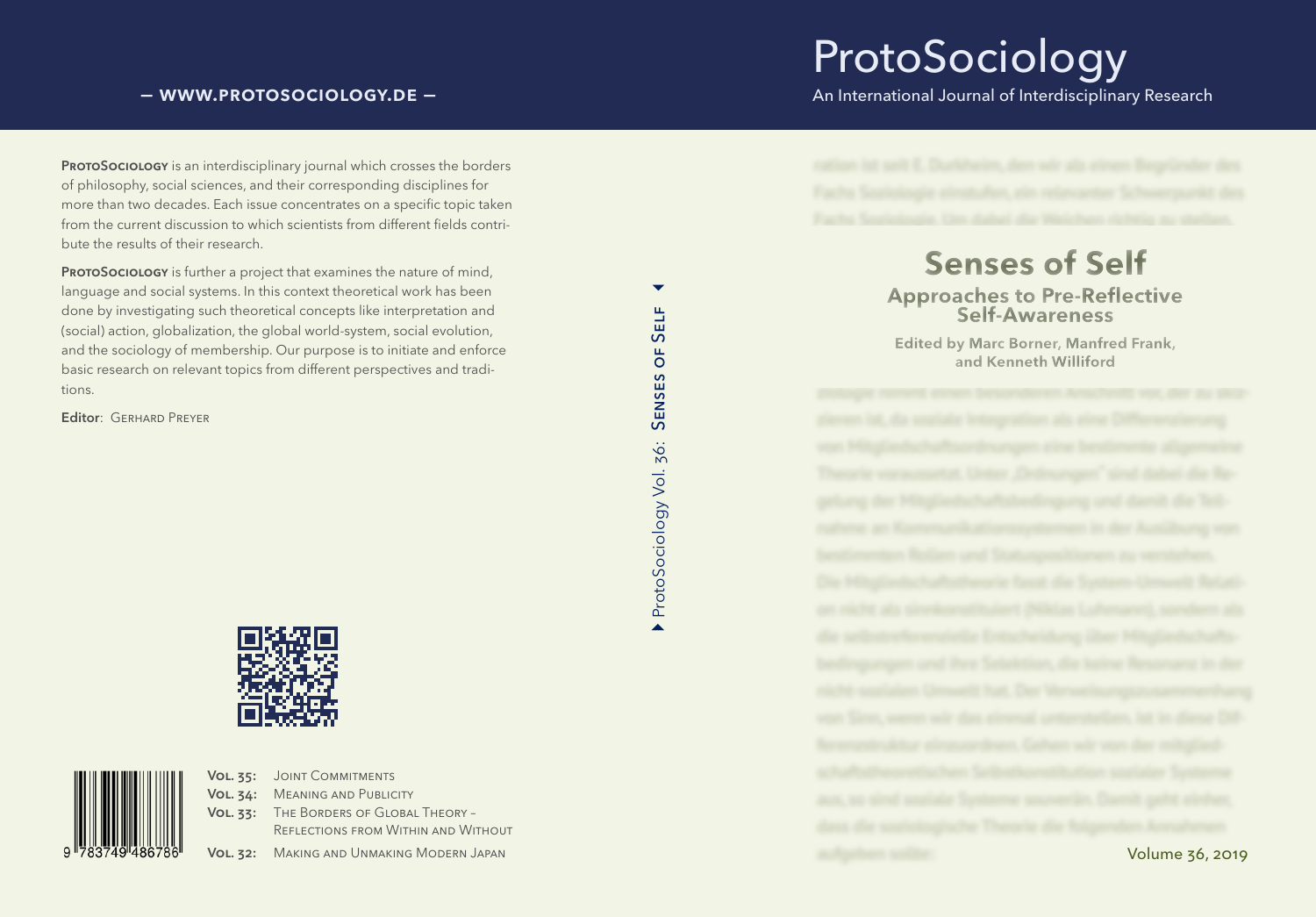© 2019 Gerhard Preyer Frankfurt am Main http://www.protosociology.de peter@protosociology.de Erste Auflage / first published 2019 ISSN 1611–1281

Bibliografische Information Der Deutschen Bibliothek

Die Deutsche Bibliothek verzeichnet diese Publikation in der Deutschen Nationalbibliografie; detaillierte bibliografische Daten sind im Internet über http://dnb.ddb.de abrufbar.

Alle Rechte vorbehalten.

Das Werk einschließlich aller seiner Teile ist urheberrechtlich geschützt. Jede Verwertung außerhalb der engen Grenzen des Urheberrechtsgesetzes ist ohne Zustimmung der Zeitschirft und seines Herausgebers unzulässig und strafbar. Das gilt insbesondere für Vervielfältigungen, Übersetzungen, Mikroverfilmungen und die Einspeisung und Verarbeitung in elektronischen Systemen.

Bibliographic information published by Die Deutsche Bibliothek

Die Deutsche Bibliothek lists this publication in the Deutsche Nationalbibliografie; detailed bibliographic data are available in the Internet at http://dnb. ddb.de.

All rights reserved.

No part of this publication may be reproduced, stored in a retrievalsystem, or transmitted, in any form or by any means, without the prior permission of ProtoSociology.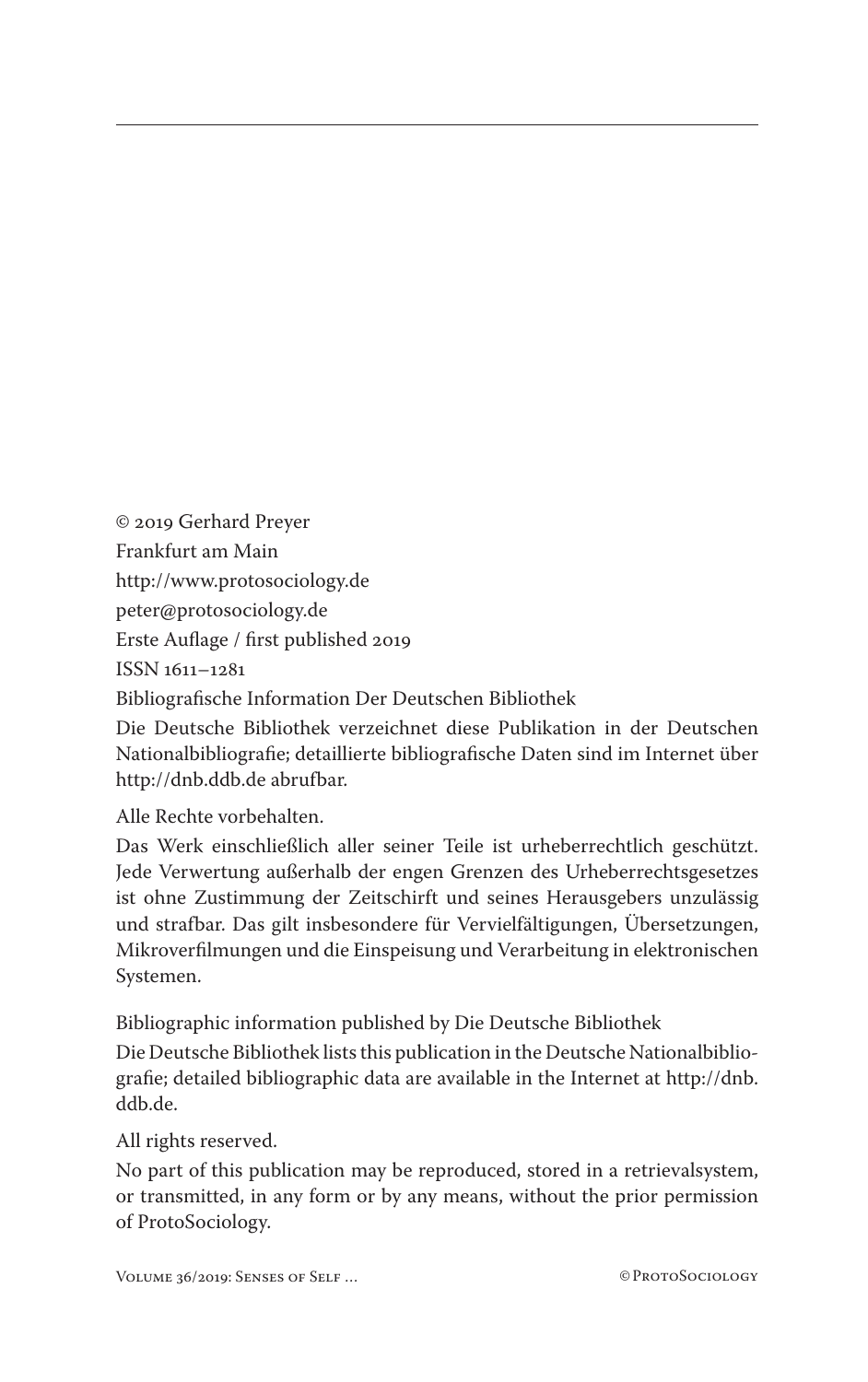# **ProtoSociology**

*An International Journal of Interdisciplinary Research*

Volume 36, 2019

Senses of Self: Approaches to Pre-Reflective Self-Awareness

*Edited by Marc Borner, Manfred Frank, and Kenneth Williford*

#### CONTENTS

| Introduction:                                               |   |
|-------------------------------------------------------------|---|
| Pre-Reflective Self-Consciousness and the De Se Constraint: |   |
|                                                             | 7 |
| Marc Borner, Manfred Frank, Kenneth Williford               |   |

#### PART I

## Fichte's Original Insight

| From "Fichte's Original Insight" to a Moderate Defence of<br>Manfred Frank | 36 |
|----------------------------------------------------------------------------|----|
| James G. Hart                                                              |    |
| The 'I think'. What it is all about: Self-knowing,<br>Gerhard Seel         |    |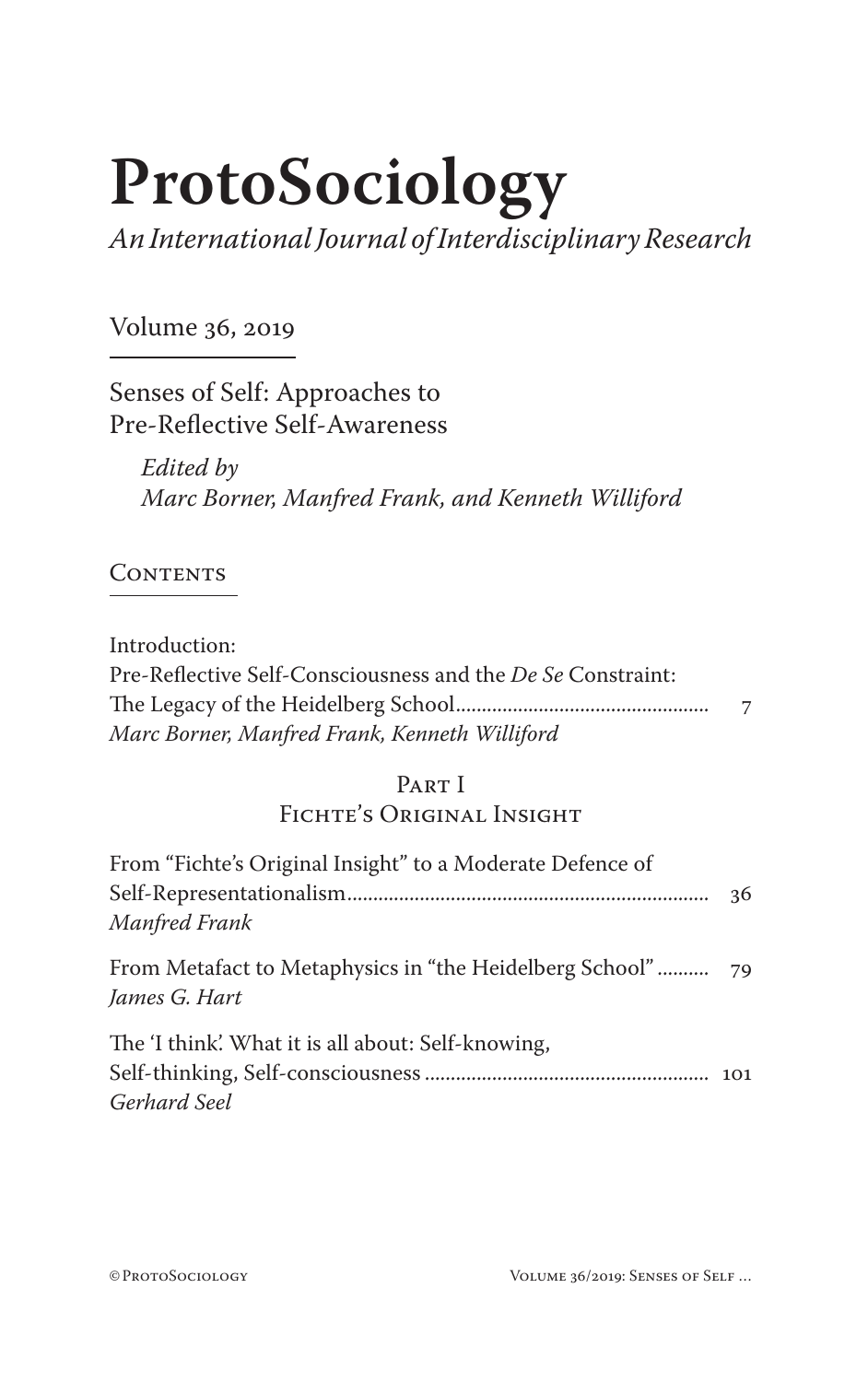## PART II

#### Pre-Reflective Self-Consciousness and the Transparency of Consciousness

| Reflexivity, Transparency, and Illusionism:<br>Dan Zahavi                        |  |
|----------------------------------------------------------------------------------|--|
| Reflecting on Pre-Reflective Self-Consciousness  157<br>Robert J. Howell         |  |
| Anna Giustina                                                                    |  |
| What has Transparency to do with Husserlian<br>Chad Kidd                         |  |
| From Non-Self-Representationalism to the Social Structure of<br>Kristina Musholt |  |
| Liminal Manifestation and the Elusive Nature of<br>Matthew C. Eshleman           |  |

#### PART III

## Self-Awareness, Higher-Order Thoughts, and Self-Acquaintance

| Terry Horgan                                                                                                   |  |
|----------------------------------------------------------------------------------------------------------------|--|
| Subjective Character, the Ego and De Se Representation:<br>Phenomenological, Metaphysical and Representational |  |
| Miguel Ángel Sebastián                                                                                         |  |
| Higher-Order Theories of Consciousness and the<br>Josh Weisberg                                                |  |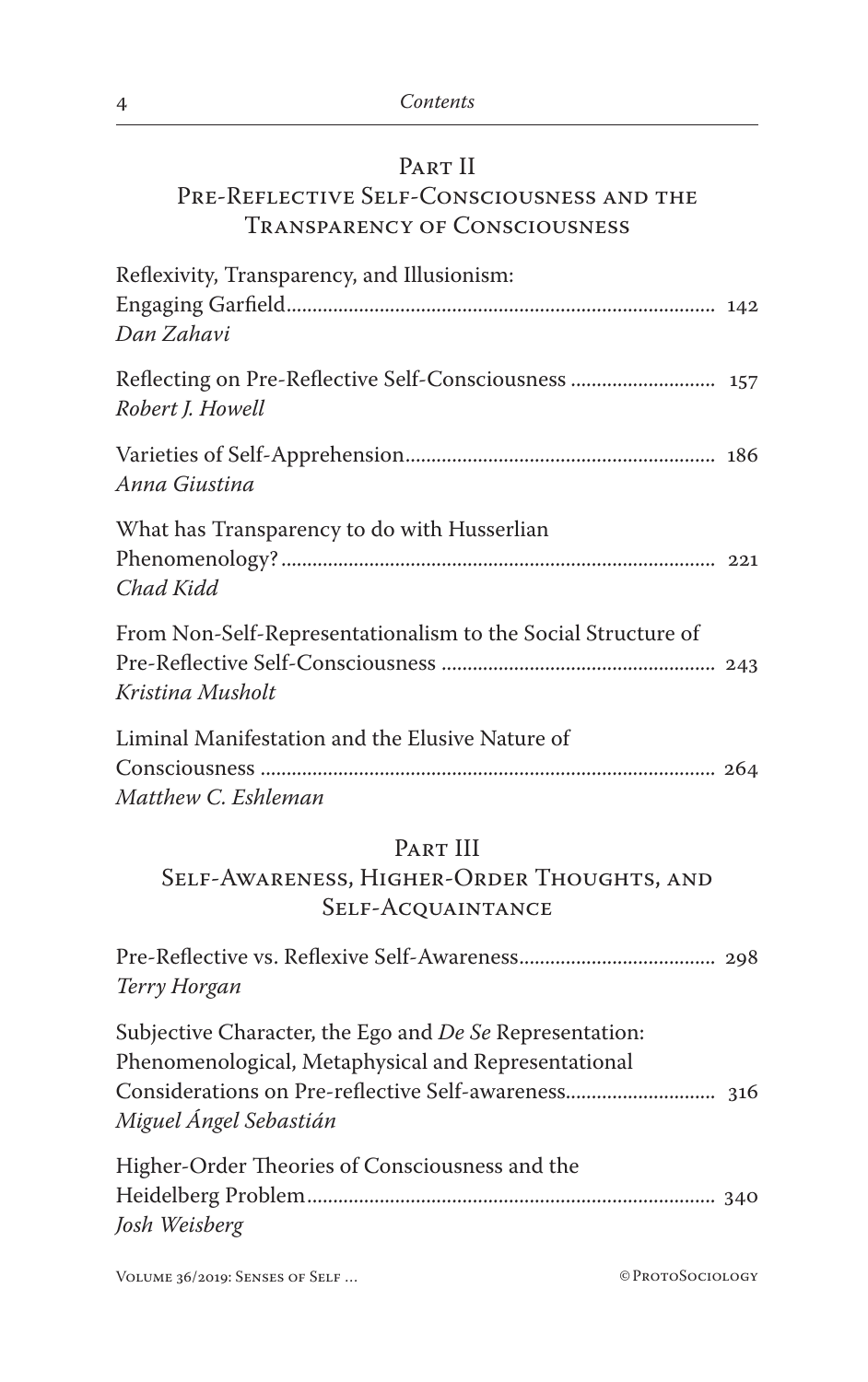| Some Comments on Josh Weisberg's 'Higher-Order            |  |
|-----------------------------------------------------------|--|
| Theories of Consciousness and the Heidelberg Problem' 358 |  |
| Gerhard Preyer                                            |  |

Self-Acquaintance and Three Regress Arguments.......................... 368 *Kenneth Williford*

#### Part IV

## Bodily Self, Neuroscience, and Psychiatric Approaches

| Shaun Gallagher                                                           |  |
|---------------------------------------------------------------------------|--|
| Andreas Heinz                                                             |  |
| Pre-Reflectivite Self-Consciousness as a Bodily Trait  445<br>Marc Borner |  |

#### Part V

#### Debate: First-Person and Non-Conceptual Consciousness

| Editorial: First Person and Non-Conceptual Consciousness  464                                          |  |
|--------------------------------------------------------------------------------------------------------|--|
| Tomis Kapitan                                                                                          |  |
| Nonconceptual Self-Awareness and the Constitution of<br>Referential Self-Consciousness:<br>Stefan Lang |  |
| Tomis Kapitan                                                                                          |  |
| ON CONTEMPORARY PHILOSOPHY AND SOCIOLOGY                                                               |  |
| Dieter Henrich                                                                                         |  |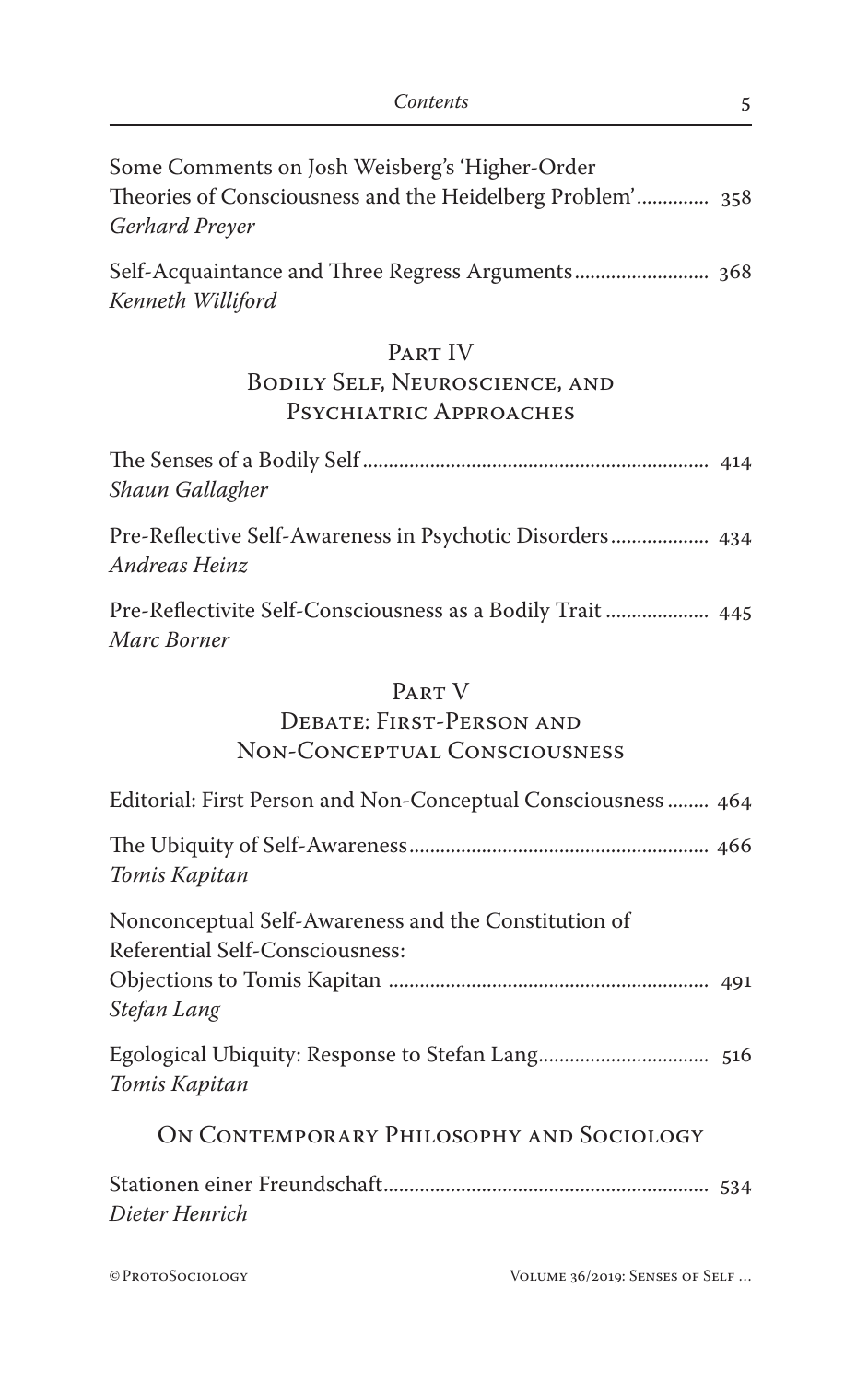| The Logic of Conspiracy Thought: A Research Agenda<br>for an Era of Institutional Distrust and Fake News 542<br>Luis Roniger and Leonardo Senkman |  |
|---------------------------------------------------------------------------------------------------------------------------------------------------|--|
|                                                                                                                                                   |  |
|                                                                                                                                                   |  |
|                                                                                                                                                   |  |
|                                                                                                                                                   |  |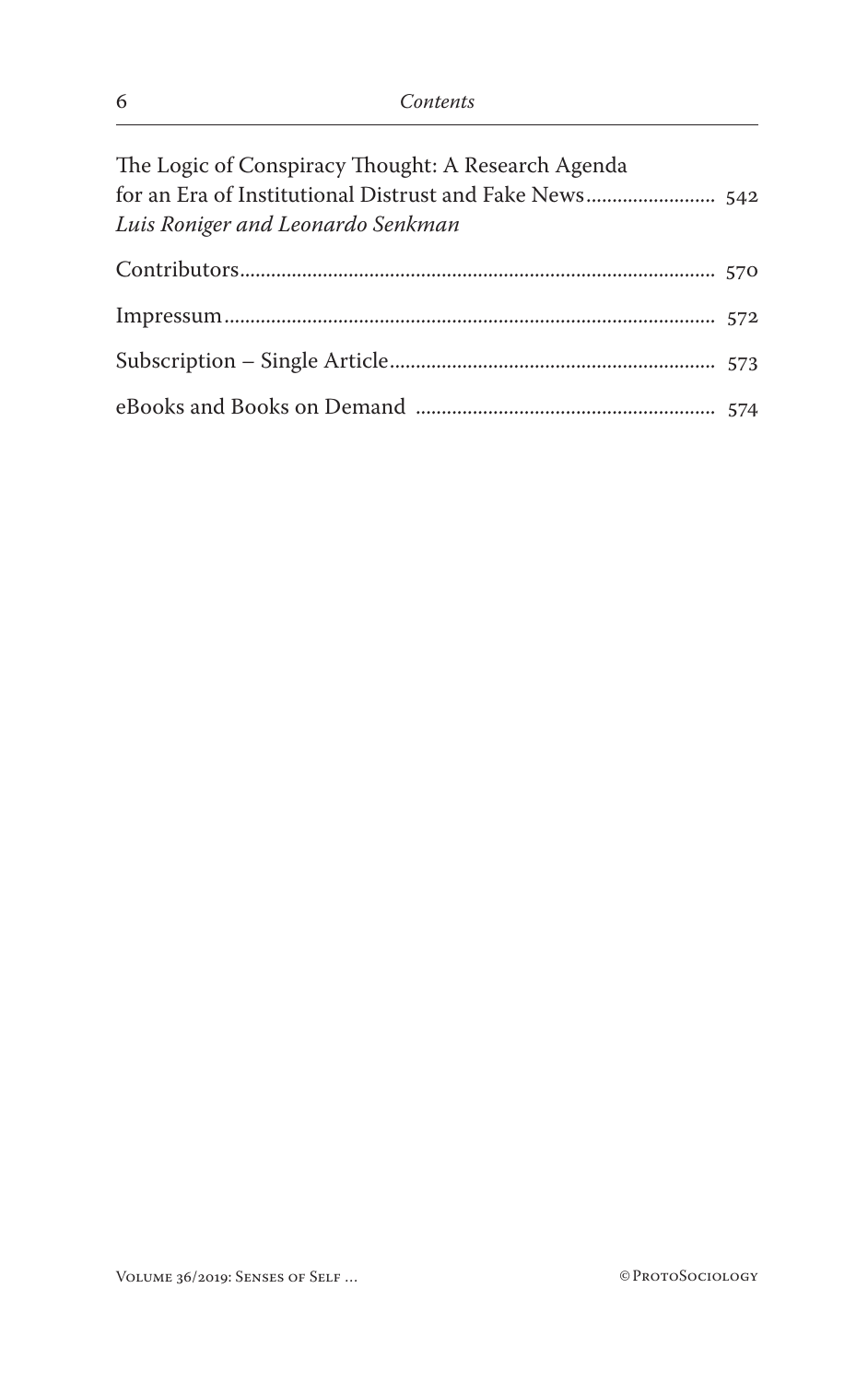## **INTRODUCTION** Pre-Reflective Self-Consciousness and the *De Se* Constraint: The Legacy of the Heidelberg School

*Marc Borner, Manfred Frank, Kenneth Williford*

#### Part I. Preliminaries

*1. Egological vs. Non-egological & Reflective vs. Pre-reflective*

This collection has its origins in four interdisciplinary workshops, one held annually at the Berlin School of Mind and Brain from 2010— 2012 (*Origins of Self-Consciousness I-III, Workshop on Pre-Reflective Self-Consciousness*), and one at the *Zentrum für interdisziplinäre Forschung* (ZiF) in Bielefeld in 2013 (*Self-Representationalism, Pre-Reflectivity, and Mental Impairment*). This original interdisciplinary approach, especially the dialogue with neuroscientists and psychiatrists, has been retained in this collection. However, the collection has been enlarged by a number of solicited contributions that highlight special aspects of the core theme: *self-consciousness*.

Our title, *Senses of Self*, is meant to capture the multivalent nature of the notion of self-consciousness and the philosophical and scientific controversies surrounding it. The nominalized reflexive pronoun 'self' in the composite 'self-consciousness' evidently admits of various interpretations. It can be understood as referring to the "subject" of consciousness or the "person" whose consciousness it is and who directly refers to herself or himself by 'I', but it can also be understood to refer to *consciousness itself*, conceived of *impersonally*. And the latter, in turn, can be understood as a single episode (a "momentary minimal subject") or as diachronically unified "stream of consciousness".

Both personalist and impersonalist views of self-consciousness have been widely defended. Gurwitsch called them "egological" and "non-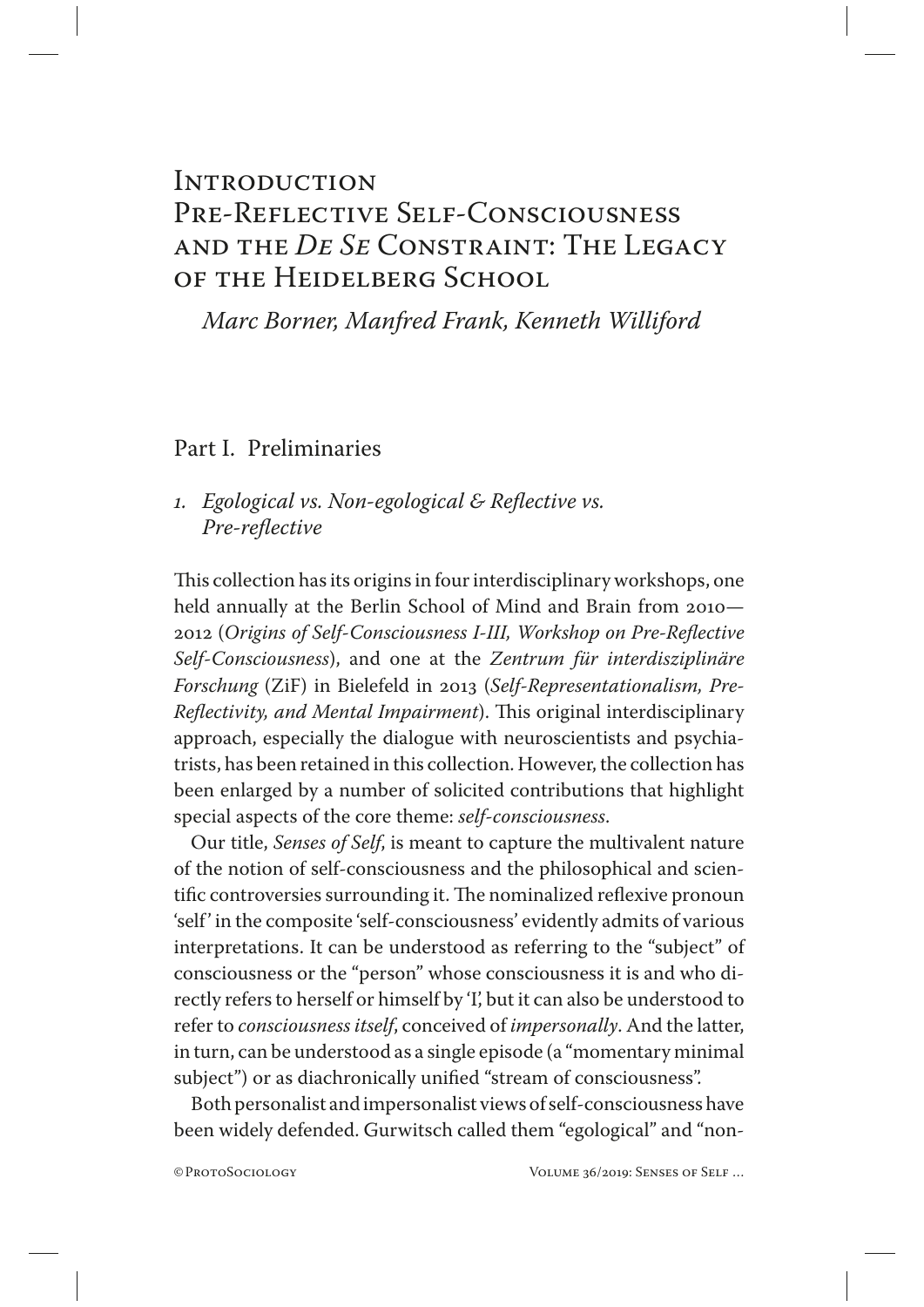## FROM "FICHTE'S ORIGINAL INSIGHT" to a Moderate Defence of Self-Representationalism

*Manfred Frank*

#### *Abstract*

*Fifty years ago, Dieter Henrich wrote an influential little text on 'Fichte's Original Insight'. Seldom so much food for thought has been put in a nutshell. The essay, bearing such an unremarkable title, delivers a diagnosis of why two hundred years of penetrating thought about the internal structure of subjectivity have ended up so fruitless. Henrich's point was: Self-consciousness cannot be explained as the result of a higher-order act, bending back upon a first-order one, given that "what reflection finds, must already have been there before" (Novalis). Whereas Henrich's discovery had some influence in German speaking countries (and was dubbed the 'Heidelberg School'), it remained nearly unnoticed in the anglophone (and now dominant) philosophical world. This is starting to change, now that a recent view on (self-) consciousness, called 'self-representationalism', is beginning to develop and to discover its Heidelbergian roots.*

## I. History Part One: Instead of an Introduction

Unlike physical states, mental states, when occurring consciously, seem to have been "always already self-registered" (Henrich 1971, 12, 17).

Here we take up once again one of the oldest and most persistent intutions of occidental philosophy. Plato, in his early dialogue *Charmides,* considers whether prudence or soundness of mind (σωφροσύνη) doesn't by necessity imply a kind of self-knowledge (τὸ γιγνώσκειν ਦαυτόν, 164 d, 165 b). He even wonders if this self-related knowledge is carried by our mind as something rather formal or as an additional objectual content (169 d ff., 170 d ff.) but doesn't come to a definite conclusion. Aristotle, however, emphasizes at various places in his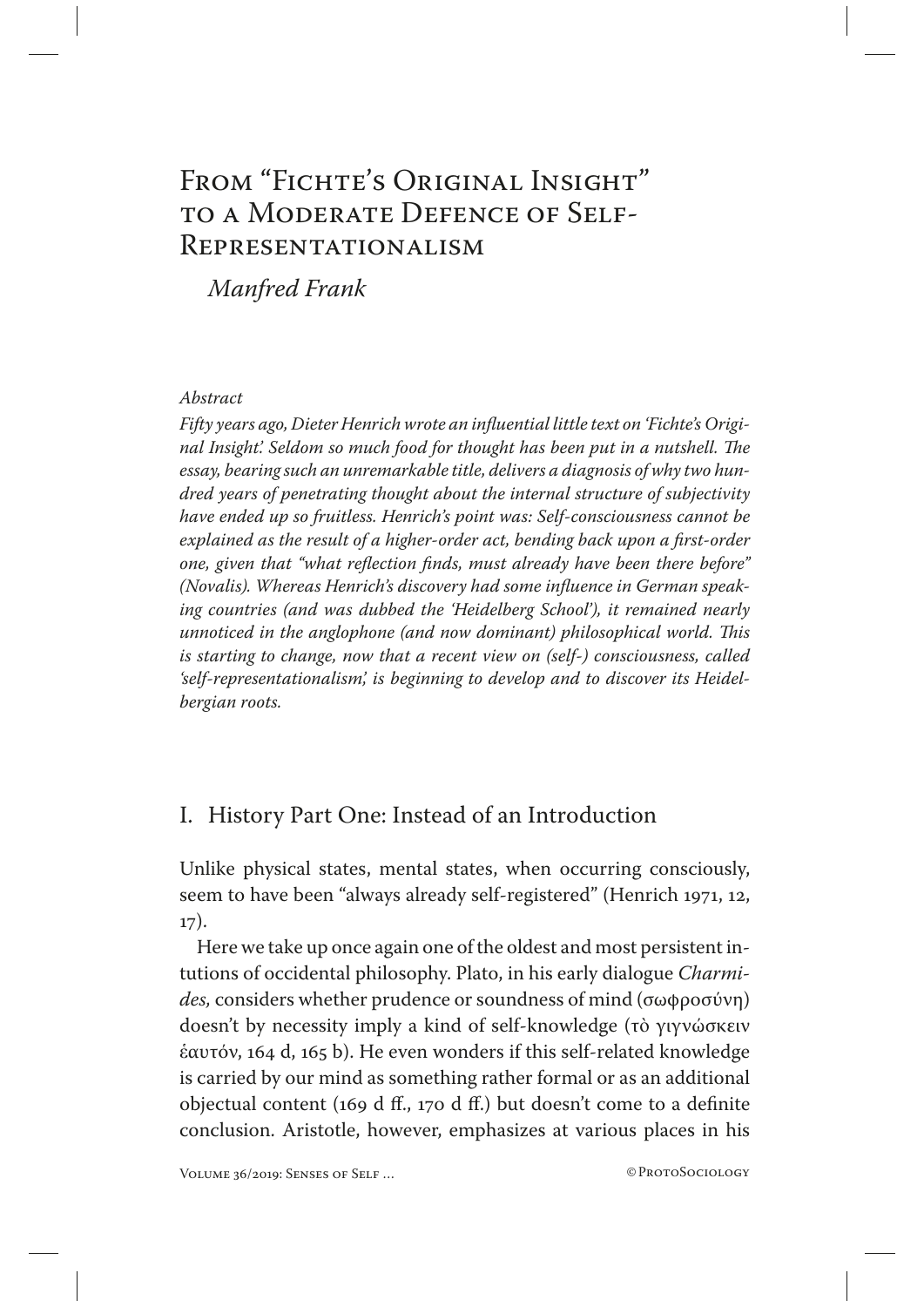## FROM METAFACT TO METAPHYSICS IN "THE Heidelberg School"

*James G. Hart*

#### *Abstract*

*The works of Dieter Henrich and Manfred Frank argue that consciousness is fundamentally a self-awareness antecedent to reflection. This essay picks up the suggestion that consciousness itself is a field or medium of manifestation. As such it is a "metafact," the anonymity of which transcendental philosophy seeks to overcome. This is required because the "facts" of the light of the mind and the intelligibility of what the mind discloses elude philosophical investigation as long as the anonymity reigns. Clarifying self-consciousness illuminates what essentially must elude normal categorial and predicative investigation which presuppose the light of the mind and intelligibility. The seemingly esoteric issue of the discovery of the primacy of the pre- or nonreflective self-presence at the foundation of first-person reference may be said to found metaphysics in so far as this requires evidence for the inseparability of being from manifestation.*

#### 1. Metaphysics

The "Heidelberg School," which is known for doing pioneer historical and critical analysis on self-consciousness, refers, for reasons of convenience in this paper, to Dieter Henrich and Manfred Frank. I here wish to express my indebtedness over many years to these fine thinkers.

This paper focuses on showing how their analyses of self-consciousness verges on the "first principles" of metaphysics. These are the prior explanations or conditions for everything that exists and is manifest through thoughtful perceiving, and conceptual elaboration. How these principles are themselves amenable to demonstration is itself a beginning question of metaphysics. If showing the ground requires presupposing its grounding the showing is also a non-showing.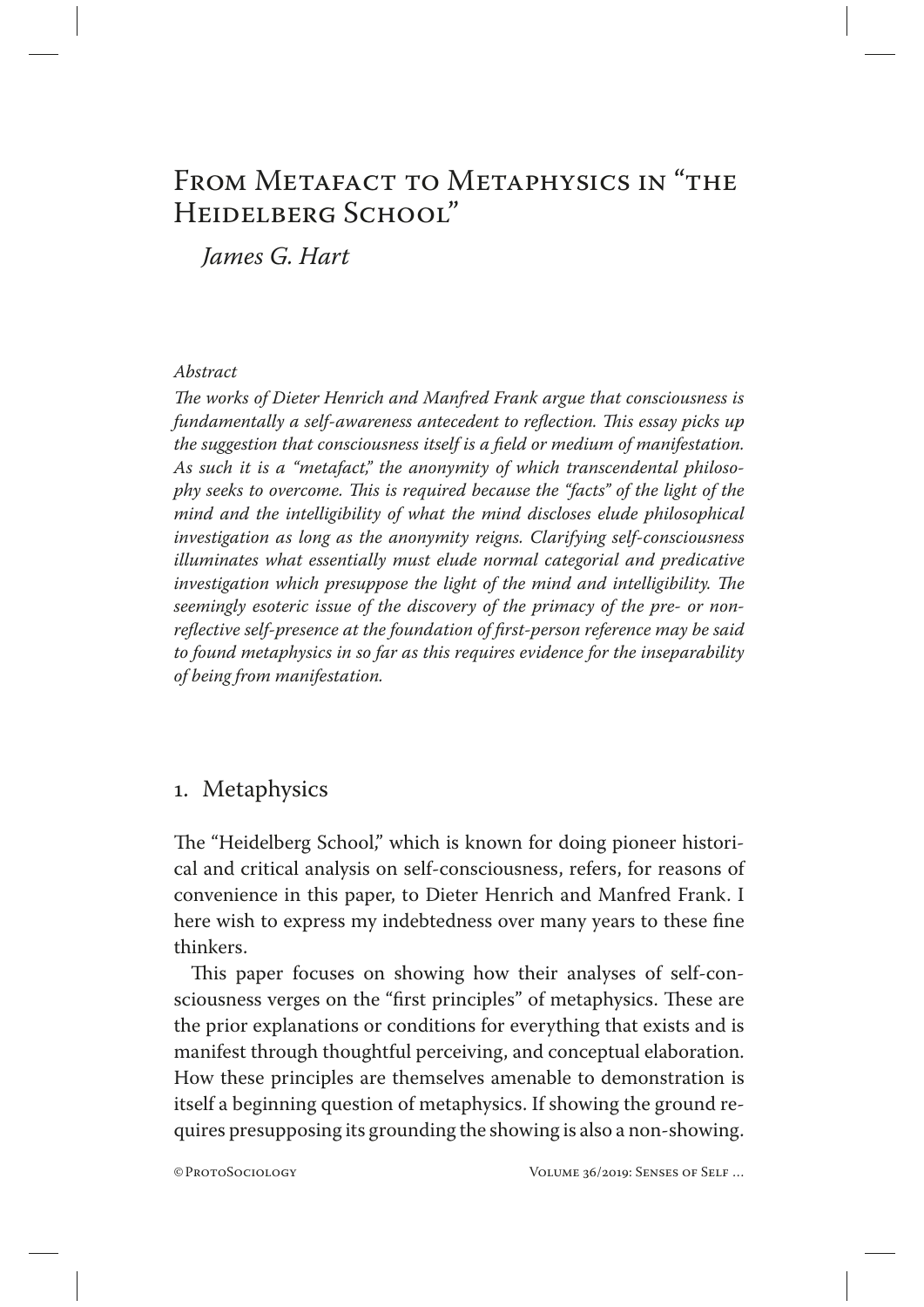## The 'I think'. What it is all about: Self-knowing, Self-thinking, Selfconsciousness

*Gerhard Seel* 

#### *Abstract*

*Kant distinguishes two kinds of knowledge of one-self: empirical self-knowledge due to inner sense and a priori self-knowledge achieved by transcendental apperception. This conception encounters a host of problems. I try to solve these problems from the perspective of today's phenomenology and analytical philosophy. I first introduce a new conception of inner sense and time-consciousness and argue that empirical self-knowledge must be based on the category of person, a category Kant did not list in his table of categories. I explain how the schematism of this category works. Then I introduce the a priori notion of the subject which corresponds to Kant's 'I think'. However, unlike Kant I hold that the notion of the subject is the notion of a being which has certain a priori capacities. Kant did not see that the term 'I' must be conceived of as an indexical. I argue that this indexical refers to both, the subject who does the thinking and the person who is thought. On this basis I give an answer to the question how genuine de-se knowledge is possible. I further defend—against Wittgenstein and others—the use of a private thought language. Finally, I show that what I have developed is—notwithstanding the refutation of important elements of Kant's theory—still essentially a Kantian approach.*

> The 'I think' must be able to accompany all of my presentations (CPR, § 16).

Kant's theory of the 'transcendental apperception' is puzzling until today and has caused many controversies among scholars. However, my purpose is not to settle these controversies or to give a new interpretation of Kant's theory. I will rather use Kant's theory as a starting point to answer the systematic question how self-knowledge, self-thinking and self-consciousness are possible.

Let me start with an overview over Kant's position. What is the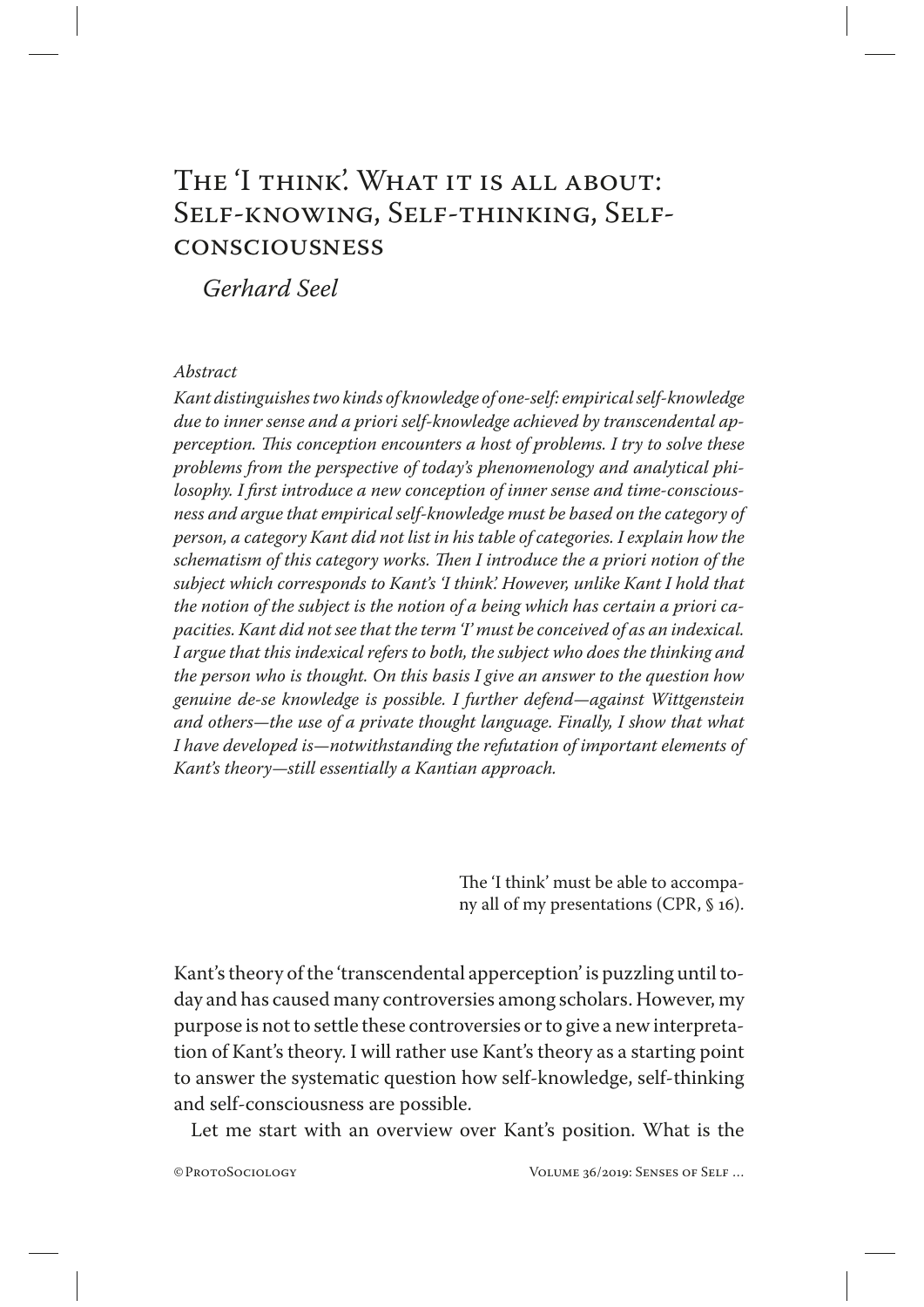## Reflexivity, Transparency, and Illusionism: Engaging Garfield

*Dan Zahavi*

#### *Abstract*

*The notion of pre-reflective self-awareness is much more accepted today than 20 years ago and has become part of the standard repertoire in philosophy of mind. The notion's increasing popularity has not surprisingly also led to an increasing amount of criticism. My focus in the present contribution will be on a particular radical objection that can be found in Jay Garfield's book* Engaging Buddhism*. It seeks to undercut the appeal to pre-reflective self-awareness by arguing that there ultimately is no such thing as phenomenal consciousness.* 

The notion of pre-reflective self-awareness is often associated with the work of Sartre (1957, 2003), but the core idea, the idea that reflective self-awareness is a latecomer and depends on the contribution of a more basic form of self-awareness, one that is part and parcel of phenomenal consciousness, is widespread and has been defended by thinkers from a variety of different philosophical traditions, including phenomenology, analytic philosophy and German idealism. A persistent defense of the idea, which draws on resources from these three philosophical traditions, has also been a hallmark of the so-called *Heidelberg School* (see, e.g., Henrich 1970, Frank 1991, Zahavi 2007).

The notion of pre-reflective self-awareness is much more accepted today than 20 years ago and has become part of the standard repertoire in philosophy of mind. The notion's increasing popularity has not surprisingly also led to an increasing amount of criticism. One line of attack has focused on what might be called the universality question. Is it truly the case that all conscious mental states involve pre-reflective self-awareness? Does the link hold by necessity such that it characterizes *all* experiences, however primitive or disordered they might be, or might it, for instance, be something that only holds true for a more limited group of experiences, say, normal, adult, experiences? I have discussed some of these objections in other publica-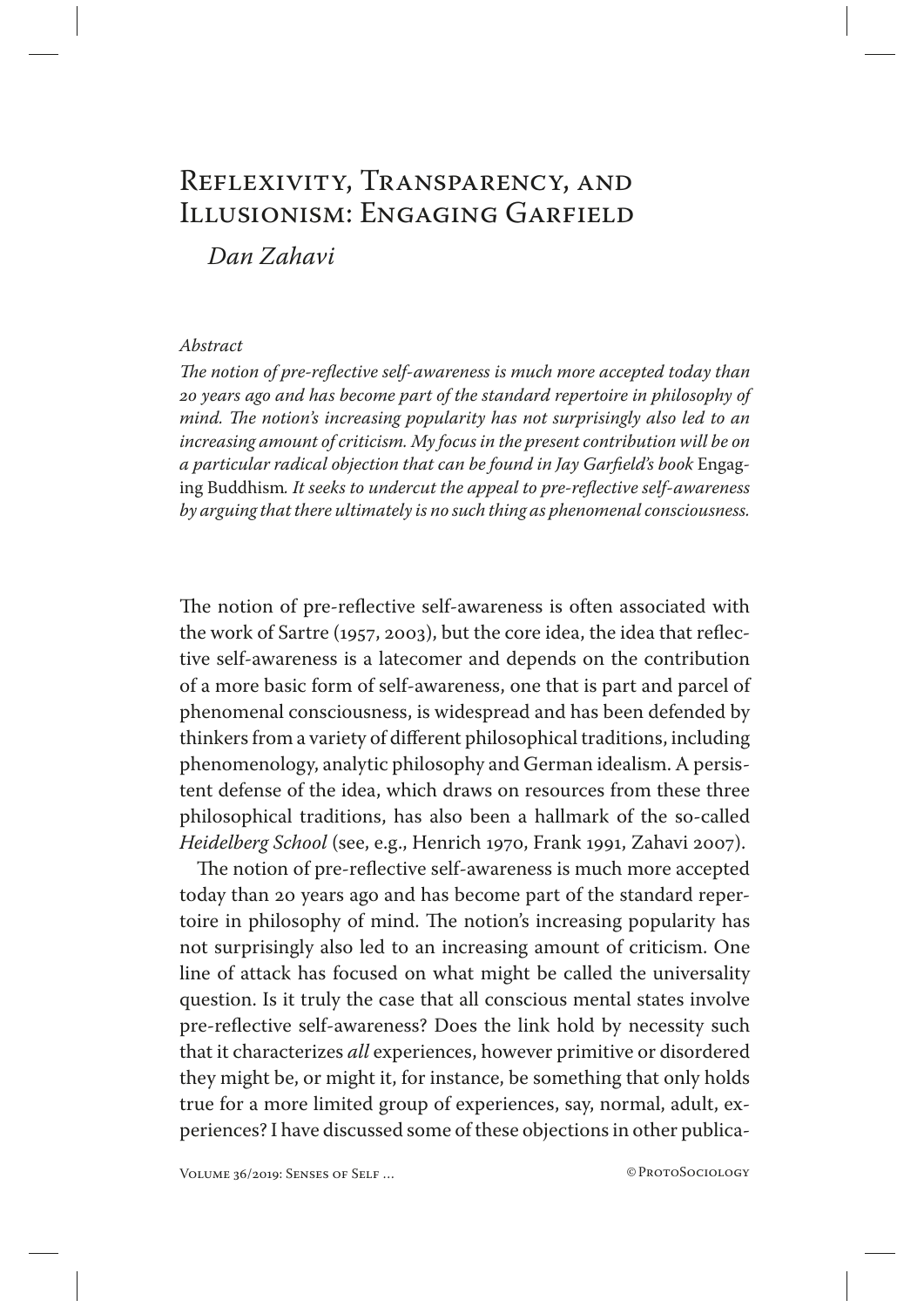## Reflecting on Pre-Reflective Self-**CONSCIOUSNESS**

*Robert J. Howell*

#### *Abstract*

*Most philosophers in the phenomenological tradition hold that in addition to the explicit self-consciousness we might get in reflection, there is also a prereflective self-consciousness. Despite its popularity, it can be a little difficult to get a grasp on this notion. It can seem impossibly thin—such that it really amounts to little more than a restatement of the notion of consciousness or problematically robust—such that it seems to conflict with the apparent transparency of consciousness. This paper argues for a notion of pre-reflective self consciousness that avoids these extremes. It is argued that though prereflective self-consciousness exists and is an important part of conscious experience, it is not an intrinsic feature of first-order consciousness. Instead, it is constituted by an agent's background awareness of her ability to reflect and thereby self-ascribe her experiences.*

… reflection has no kind of primacy over the consciousness reflected-on. It is not reflection which reveals the consciousness reflectedon to itself. Quite the contrary, it is the non-reflective consciousness which renders the reflection possible; there is a pre-reflective cogito which is the condition of the Cartesian cogito. (Sartre 1956, liii)

#### Introduction

It's fair to say that most philosophers in the phenomenological tradition hold that there is a sort of self-consciousness present even in unreflective states. It is sometimes said that consciousness is always conscious of itself. Catchy as this is, it is a bit obscure. What exactly does this pre-reflective self-consciousness add to consciousness? Can it be reduced to something more familiar, or is it simply a brute feature of consciousness?

If pre-reflective self-consciousness isn't really something over and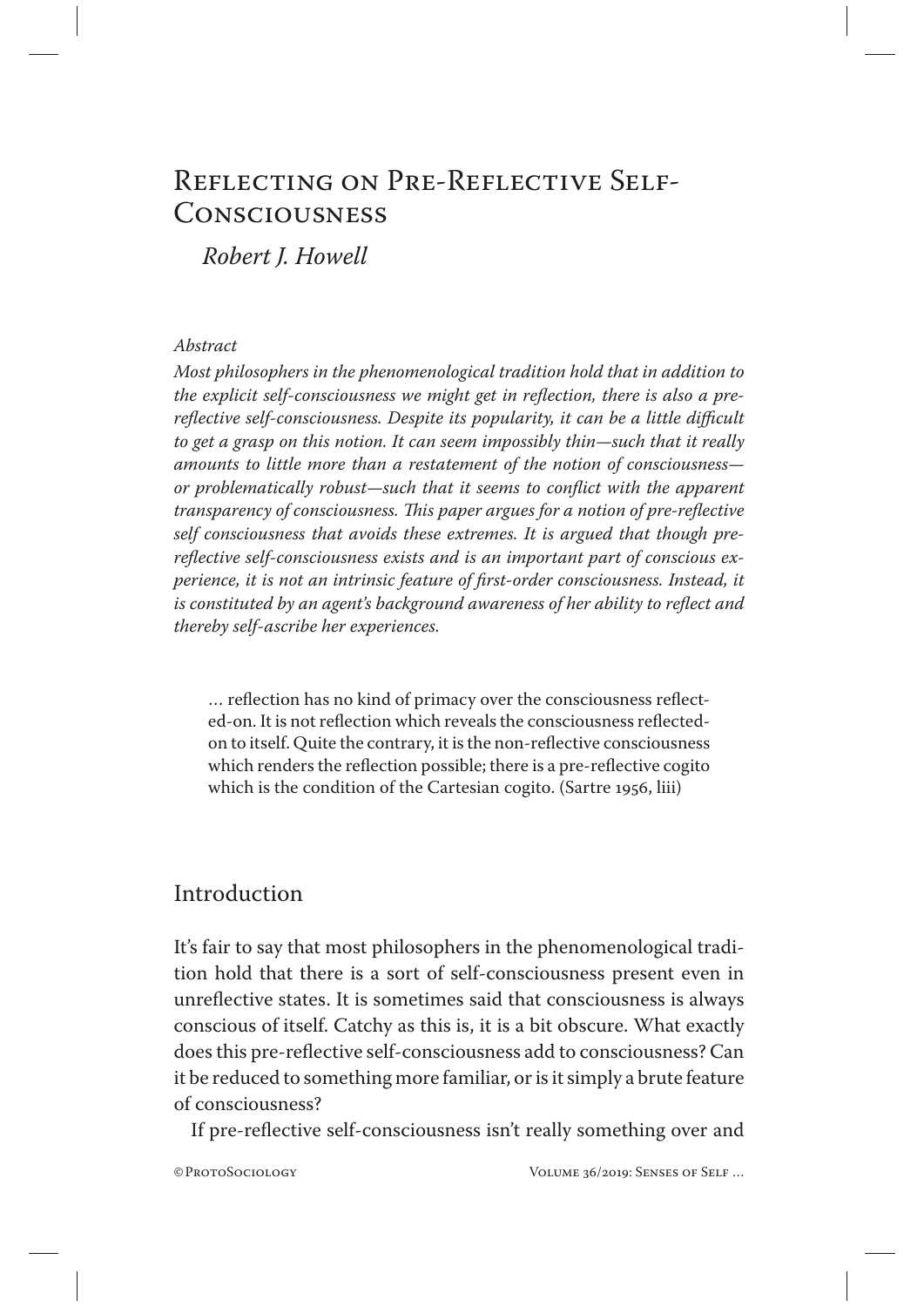## Varieties of Self-Apprehension

#### *Anna Giustina*

#### *Abstract*

*The Brentanian idea that every state of consciousness involves a consciousness or awareness of itself (Brentano 1874), which has been a central tenet of the phenomenological school, is a current topic in contemporary philosophical debates about consciousness and subjectivity, both in the continental and the analytic tradition. Typically, the self-awareness that accompanies every state of consciousness is characterized as* pre-reflective*. Most theorists of pre-reflective self-awareness seem to converge on a* negative *characterization: pre-reflective self-awareness is* not *a kind of* reflective *awareness. Whereas reflective self-awareness is* attentive *and* descriptive*, pre-reflective self-awareness is* non-attentive *and* non-descriptive*.*

*This paper aims to show that the reflective/pre-reflective dichotomy overlooks a finer-grained distinction. The first part is devoted to arguing that the typical use of the adjective 'pre-reflective' conflates two properties (non-attentiveness and non-descriptiveness), which are in fact separable. Accordingly, not only can there be non-descriptive and non-attentive self-consciousness (i.e. prereflective self-awareness), but also* non-descriptive but attentive self-consciousness*. I call the latter* primitive introspection*. The second part of the paper is devoted to arguing that, whereas both pre-reflective self-awareness and primitive introspection enable the subject to apprehend the phenomenology of their experience, the* kind *of apprehension each allows for is different. By analyzing the notion of apprehension in terms of* information acquisition *and*  personal-level availability *of information, it is proposed that, although both pre-reflective self-awareness and primitive introspection allow for* acquisition *of the maximal amount of information about the experience, only primitive introspection makes* all *such information* personal-level available*.*

#### 1. Varieties of non-descriptive Self-Awareness

#### *1.1. Pre-reflective self-awareness: a standard characterization*

The idea that, for any mental state to be conscious, its subject must somehow be aware of it traces back to Aristotle (Caston 2002); it was advocated by Descartes (Dewalque 2018) and explicitly professed by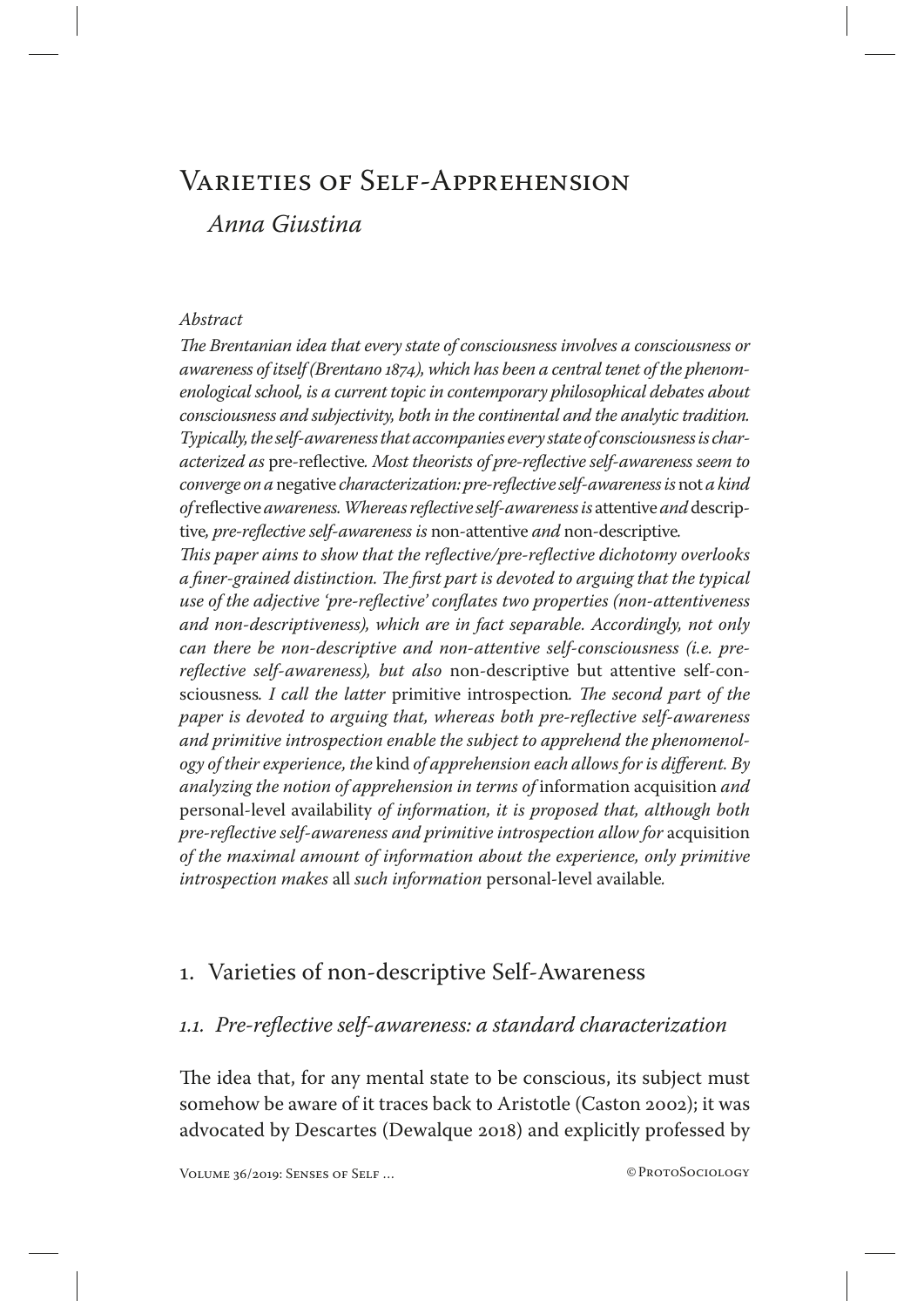## WHAT HAS TRANSPARENCY TO DO WITH Husserlian Phenomenology?

*Chad Kidd*

#### *Abstract*

*This paper critically evaluates Amie Thomasson's (2003; 2005; 2006) view of the conscious mind and the interpretation of Husserl's phenomenological reduction that it adopts. In Thomasson's view, the phenomenological method is not an introspectionist method, but rather a "transparent" or "extrospectionist" method for acquiring epistemically privileged self-knowledge. I argue that Thomasson's reading of Husserl's phenomenological reduction is correct. But the view of consciousness that she pairs with it—a view of consciousness as "transparent" in the sense that first-order, world-oriented experience is in no way given to itself—is not compatible with it. Rather, Thomasson's view is, from a Husserlian vantage point, self-undermining in the same way that any genuinely skeptical view is self-undermining: it undermines the conditions of its own possibility. This is one of the motives Husserl has for developing a sameorder view of self-consciousness as the complement to his transparent method for self-knowledge acquisition.*

#### §1 Introduction

Given the methodological primacy of Husserl's principle of all principles,<sup>1</sup> which takes the evidentiary legitimacy of adequate intuition for knowledge to be originary, absolute, and foundational (Husserl 2014, §24), it may seem that the only plausible reading of Husserl's view of self-knowledge would be an introspectionist reading. The introspectionist about self-knowledge takes *privileged* selfknowledge—i.e., knowledge of one's own mind which, (i) does not rely on the same sort of evidence as our knowledge of the minds of others (immediate) and (ii) is not subject to the same sorts of er-

 <sup>1</sup> Whenever I cite Husserl's work, I will refer to the section number and, when necessary, also to the page number of the original publication.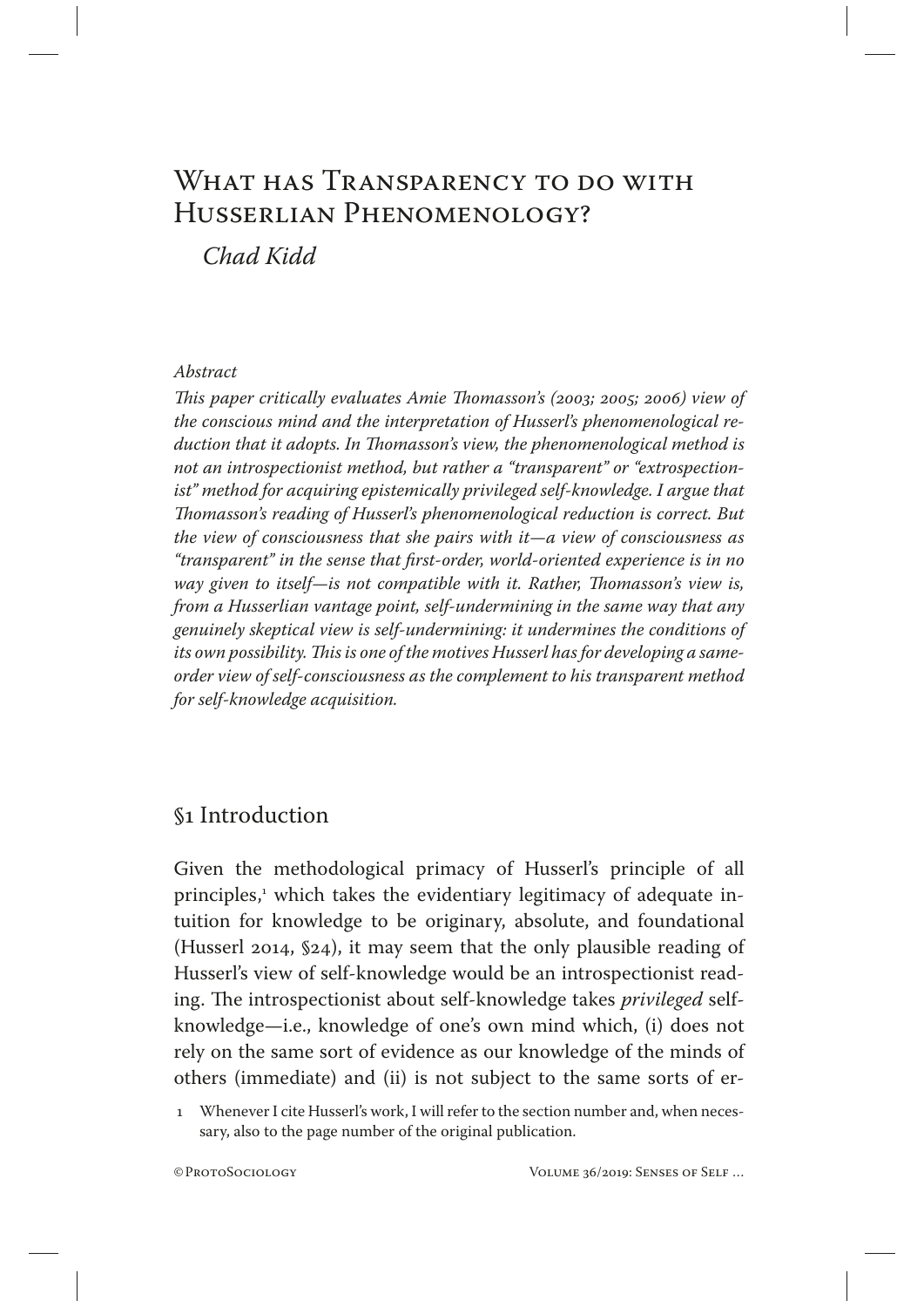## From Non-Self-Representationalism to the Social Structure of Pre-Reflective Self-Consciousness

*Kristina Musholt*

#### *Abstract*

*Why should we think that there is such a thing as pre-reflective self-awareness? And how is this kind of self-awareness to be characterized? This paper traces a theoretical and a phenomenological line of argument in favor of the notion of pre-reflective self-consciousness and explores how this notion can be further illuminated by appealing to recent work in the analytical philosophy of*  language and mind. In particular, it argues that the self is not represented in *the (nonconceptual) content of experience, but is rather implicit in the mode. Further, it argues that pre-reflective self-consciousness is best understood as a form of knowledge-how. Finally, it will be argued that our sense of self is thoroughly social, even at the basic, pre-reflective level.* 

## 1. Arguments for pre-reflective self-consciousness: theoretical and phenomenological

Human beings are self-conscious, that is, we possess the ability to think about ourselves. However, it is contested how this ability is best described and whether there are different levels or aspects to this. While some authors argue that self-consciousness requires the possession of concepts (in particular the possession of the firstperson concept), others hold that we already possess an awareness of ourselves at a very basic, minimal, and nonconceptual level. This minimal kind of self-awareness is often dubbed pre-reflective selfconsciousness. Why should we think that there is such a thing as pre-reflective self-awareness? And how is this kind of self-awareness to be characterized?

With respect to the first question we can distinguish a theoretical and a phenomenological line of argument in favor of the notion of pre-reflective self-awareness. The theoretical argument has its roots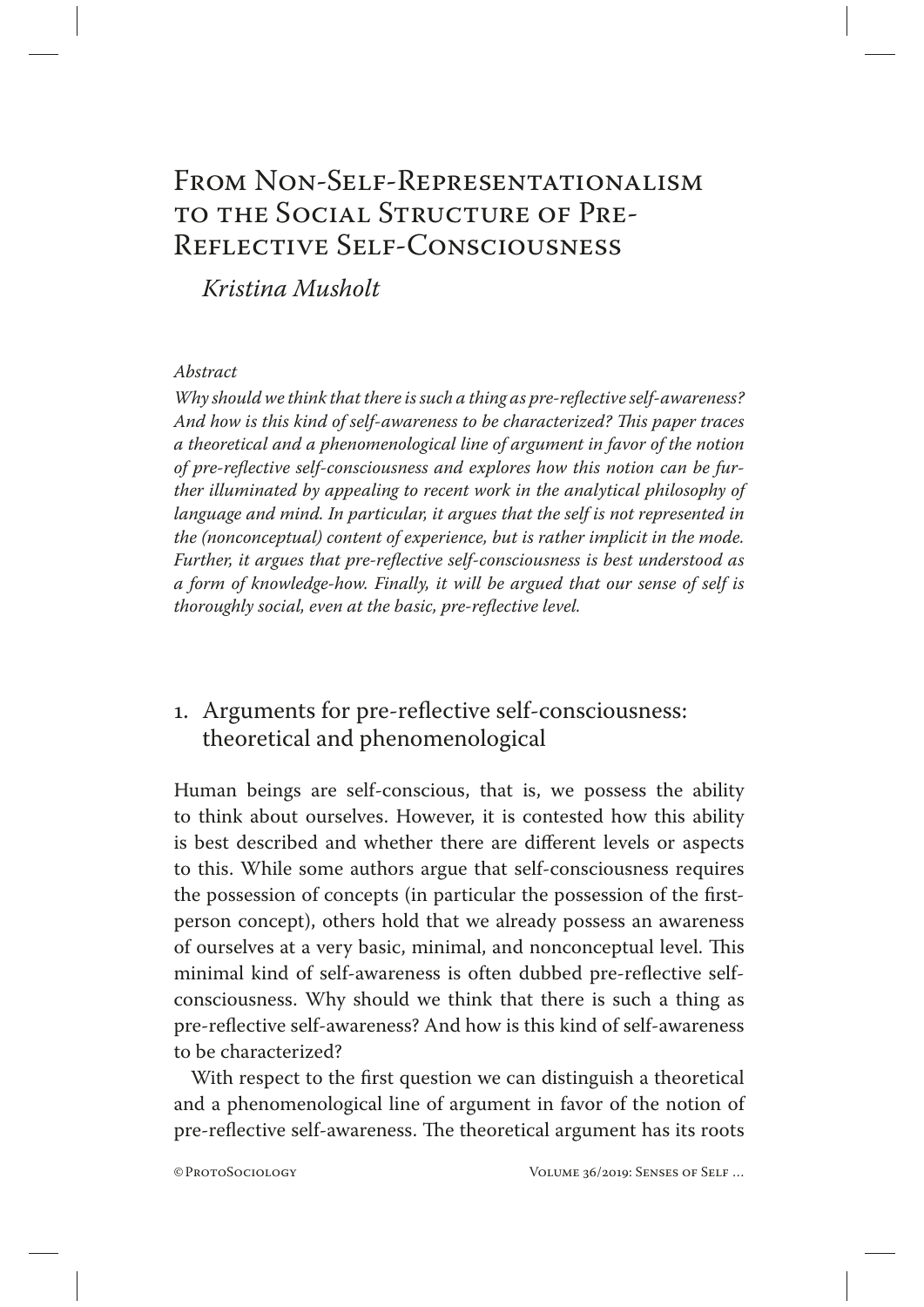## Liminal Manifestation and the Elusive NATURE OF CONSCIOUSNESS

*Matthew C. Eshleman*

#### *Abstract*

*This programmatic essay sketches a few reasons for the elusive nature of conscious experience. It proposes that while neither introspection nor phenomenologically refined reflection delivers direct 'observational' access to intrinsic features of conscious experience, intrinsic features of consciousness, nonetheless, manifest themselves in our experience in a liminal way. Overall it proceeds in two movements. Negatively, it argues that implicit self-awareness renders any notion of reflective access methodologically superfluous but existentially irresistible. Positively, it argues that 'reflective' access to the liminal dimensions of conscious experience should be construed in purely semantic terms, tied to indirect experiential acquaintance. It concludes by suggesting that what goes by the name mental transparency, even its strong versions, does not rule out liminal manifestation: mental transparency is not mental invisibility.* 

#### Introduction

In recent years philosophers have frequently remarked upon the elusive nature of conscious experience. Ubiquitous during our waking lives, our ordinary efforts to grasp conscious experience, as opposed to grasping its objects or content, seem to come up empty. As Fred Dretske aptly observes, "conscious experiences have that peculiar diaphanous quality—the quality of always being present *when*, but never *where*, one looks for them" (1995, p. xiii). For example, in searching for intrinsic features of a perceptual experience it can seem as if one 'sees' through 'perception' only to grasp that which one perceives. One does not, after all, perceive perception: what one perceives is the perceived. The putative failure to grasp perceptual conscious experience itself has come to be called "mental transparency." According to the thesis of mental transparency, perceptual experience is very roughly akin to looking through a perfectly transparent window: all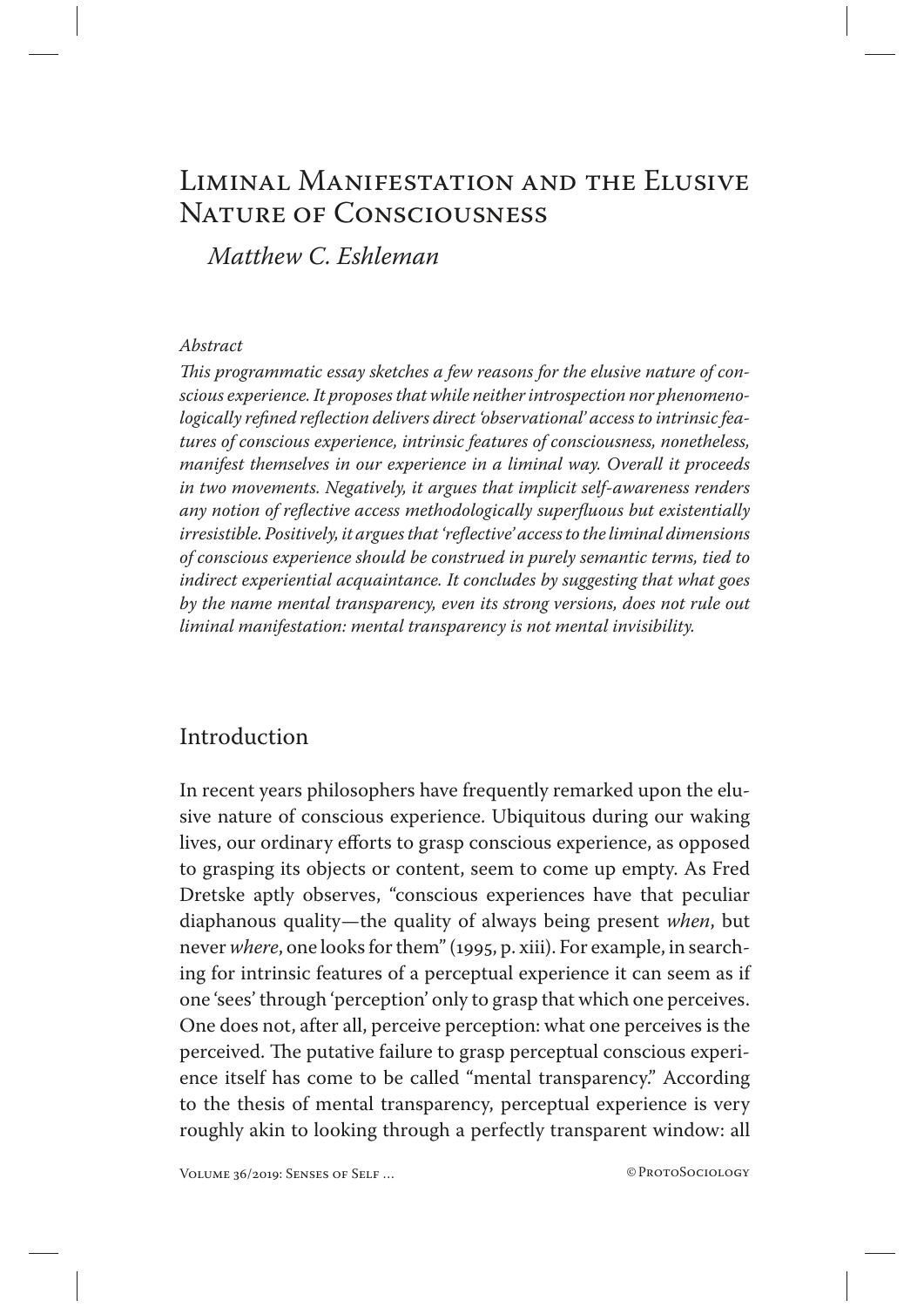## Pre-Reflective vs. Reflexive Self-Awareness

*Terry Horgan*

#### *Abstract*

*In this paper I propose an account pre-reflective self-awareness, both vis-àvis onself and vis-à-vis one's own phenomenally conscious mental states and processes. I argue that pre-reflective self-awareness is a form of acquaintance with oneself and with one's phenomenal states that is distinctively direct in this sense: it is not mediated by mental representations of those states or of oneself. I also argue that there is an important kind of reflective self-awareness that is reflexive, in this sense: it involves mental representations of one's phenomenally conscious states, and of oneself, in which pre-reflective self-awareness plays a distinctive contributory role—a role I call 'direct self-presentation'.*

#### 1. Phenomenal Consciousness and Pre-Reflective Self- Awareness

In this paper I propose an account pre-reflective self-awareness, both vis-à-vis oneself and vis-à-vis one's own phenomenally conscious mental states and processes.<sup>1</sup> I argue that pre-reflective self-awareness is a form of acquaintance with oneself and with one's phenomenal states that is distinctively direct in this sense: it is not mediated by mental representations of those states or of oneself. Reflective selfawareness, by contrast, it is a representationally mediated form of awareness of oneself and of various aspects of oneself.

I also argue that there is an important kind of reflective self-awareness that is reflexive, in this sense: it involves mental representations of one's phenomenally conscious states, and of oneself, in which pre-

 1 Hereafter I use the term 'state' broadly, to cover both temporally instantaneous states and temporally non-instantaneous processes. I will use the term sometimes to apply to multiply instantiable state-*types*, sometimes to apply to *tokens* of statetypes, and sometimes to apply to both. Context should make clear which usage is intended.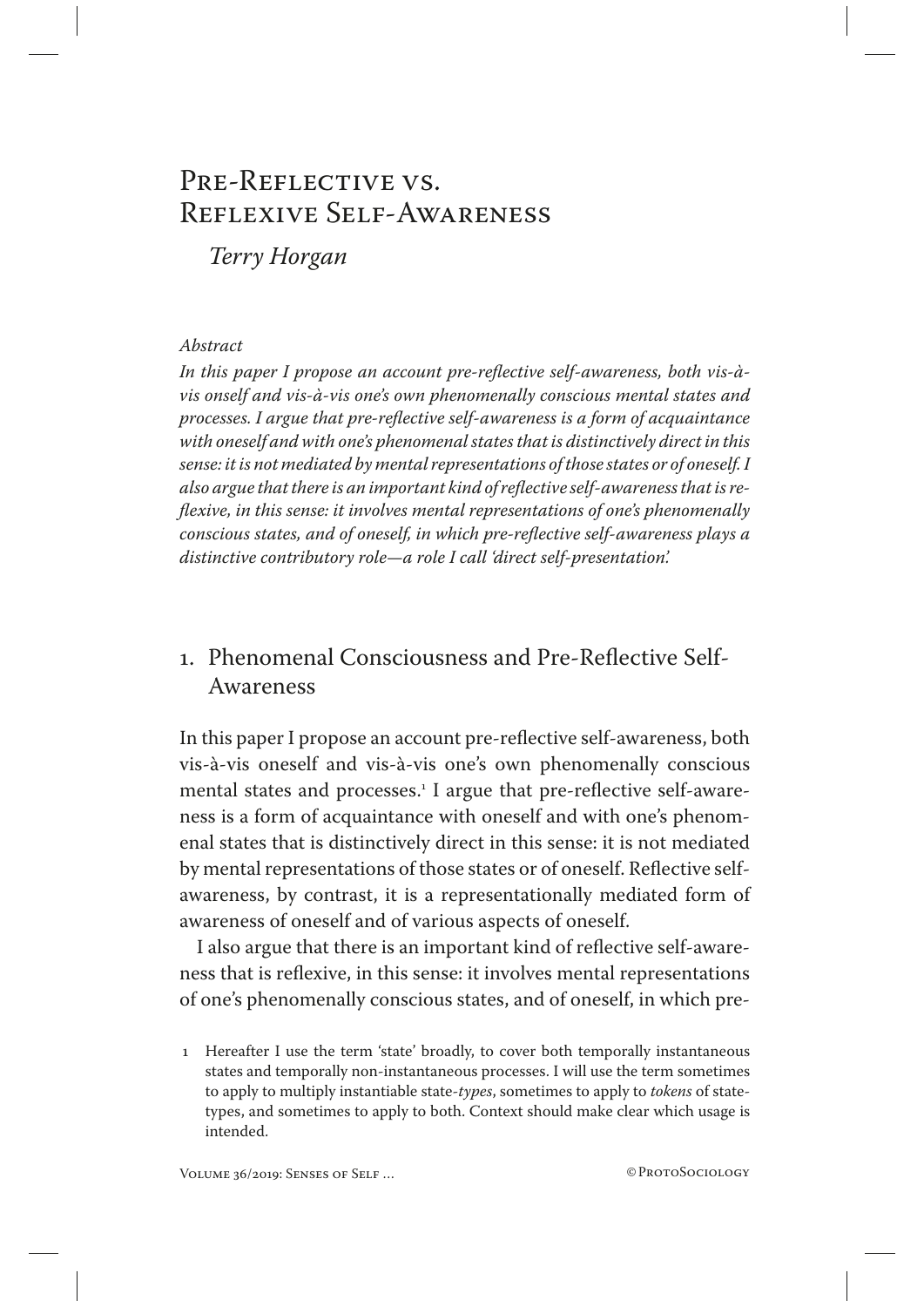## Subjective Character, the Ego and *De Se* Representation: Phenomenological, Metaphysical and Representational Considerations on Pre-reflective Self-awareness

*Miguel Ángel Sebastián*

#### *Abstract*

*There is a substantive disagreement with regard to the characterization of pre-reflective self-awareness despite the key role that is supposed to play for the distinction between conscious and unconscious states. One of the most prominent ones—between egological and non-egological views—is about the role that the subject of experience plays.*

*I show that this disagreement falls short to capture the details of the debate, as it does not distinguish phenomenological and metaphysical disputes. Regarding the former, the contenders disagree on whether pre-reflective self-awareness concerns the subject of experience or the experience itself. I first argue that such an awareness has to be indexical—*de se *or* de mentis *respectively—, and then show that de se awareness can straightforwardly address classical objections against egological views, whereas* de mentis *awareness fails to support epistemological arguments in favor of non-egological ones. The metaphysical commitments of a phenomenologically egological view depend on what the corresponding* de se *awareness demands from reality. I consider two alternatives, the structural and the representational approach and offer some considerations in favor of the later and its* prima facie *neutrality with regard to the metaphysical dispute.* 

#### 1. Introduction

An interesting way to approach the problem that consciousness presents is to think about its distribution: what kind of entities entertain conscious experiences? I have no reason to doubt that, if the reader is a human being, she enjoys the conscious intellectual pleasure of reading this paper. Things get more complicated as we move away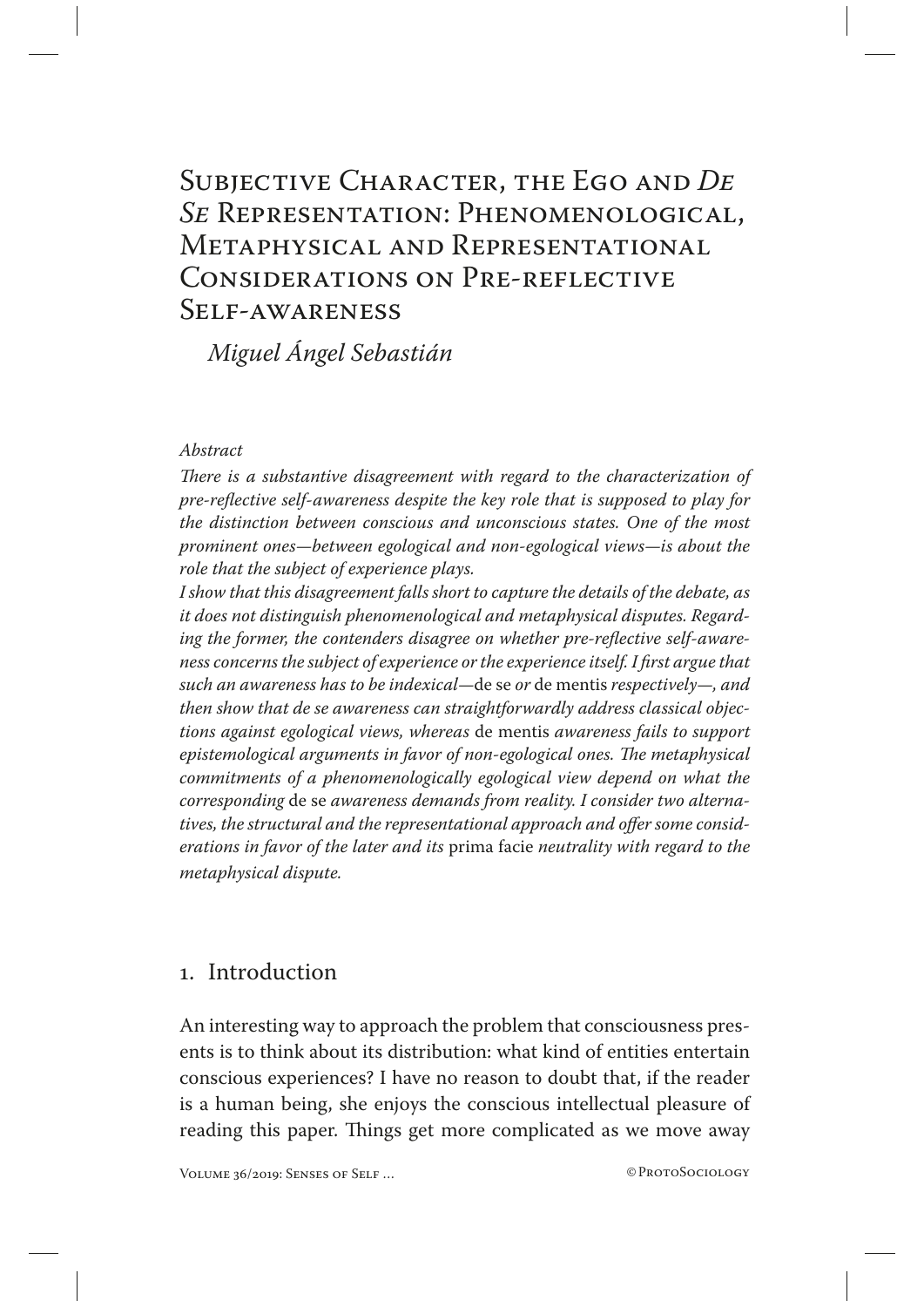## Higher-Order Theories of CONSCIOUSNESS AND THE HEIDELBERG PROBLEM

*Josh Weisberg*

#### *Abstract*

*It is widely held that consciousness is partially constituted by a "pre-reflective" self-consciousness. Further, it's argued that the presence of pre-reflective selfconsciousness poses a problem for "higher-order" theories of consciousness. Higher-order theories invoke reflective representation and so do not appear to have the resources to explain pre-reflective self-consciousness. This criticism is rooted in the Heidelberg School's deep reflection on the nature of self-consciousness, and accordingly, I will label this challenge the "Heidelberg problem." In this chapter, I will offer a higher-order answer to the Heidelberg problem. Instead of attacking the problem head-on, I'll argue that the view can explain why there appears to be a Heidelberg problem, even if consciousness is ultimately realized by higher-order representation. But I'll also argue that the theory has indexical resources to more directly counter the Heidelberg problem. Either way, I hope to show that the higher-order theory survives its trip to Heidelberg.* 

It is a widely accepted claim in phenomenology that consciousness is in part constituted by a special kind of "pre-reflective" self-consciousness.<sup>1</sup> Accounting for this sort of self-consciousness is thus central to the challenge of explaining consciousness. However, a number of theorists argue that the nature of pre-reflective self-consciousness rules out a class of explanatory theories of consciousness, the so called "higher-order" (HO) theories. $^{\rm a}$  This criticism is rooted in the Heidelberg School's deep reflection on the nature of self-consciousness, and accordingly, I will label this challenge to HO theory the "Heidelberg problem." Broadly, the Heidelberg problem contends that no reflective theory can account for self-awareness. Since the HO theory is arguably a reflective theory, it is undermined by the Heidelberg problem. In this chapter, I will contend that the HO theory can explain pre-

1 Henrich 1982; Frank, 2004; cf. Zahavi and Gallagher 2012, chp. 3.

2 Frank 2004, 2007; Zahavi 2007; Zahavi and Gallagher 2012.

Volume 36/2019: Senses of Self … © ProtoSociology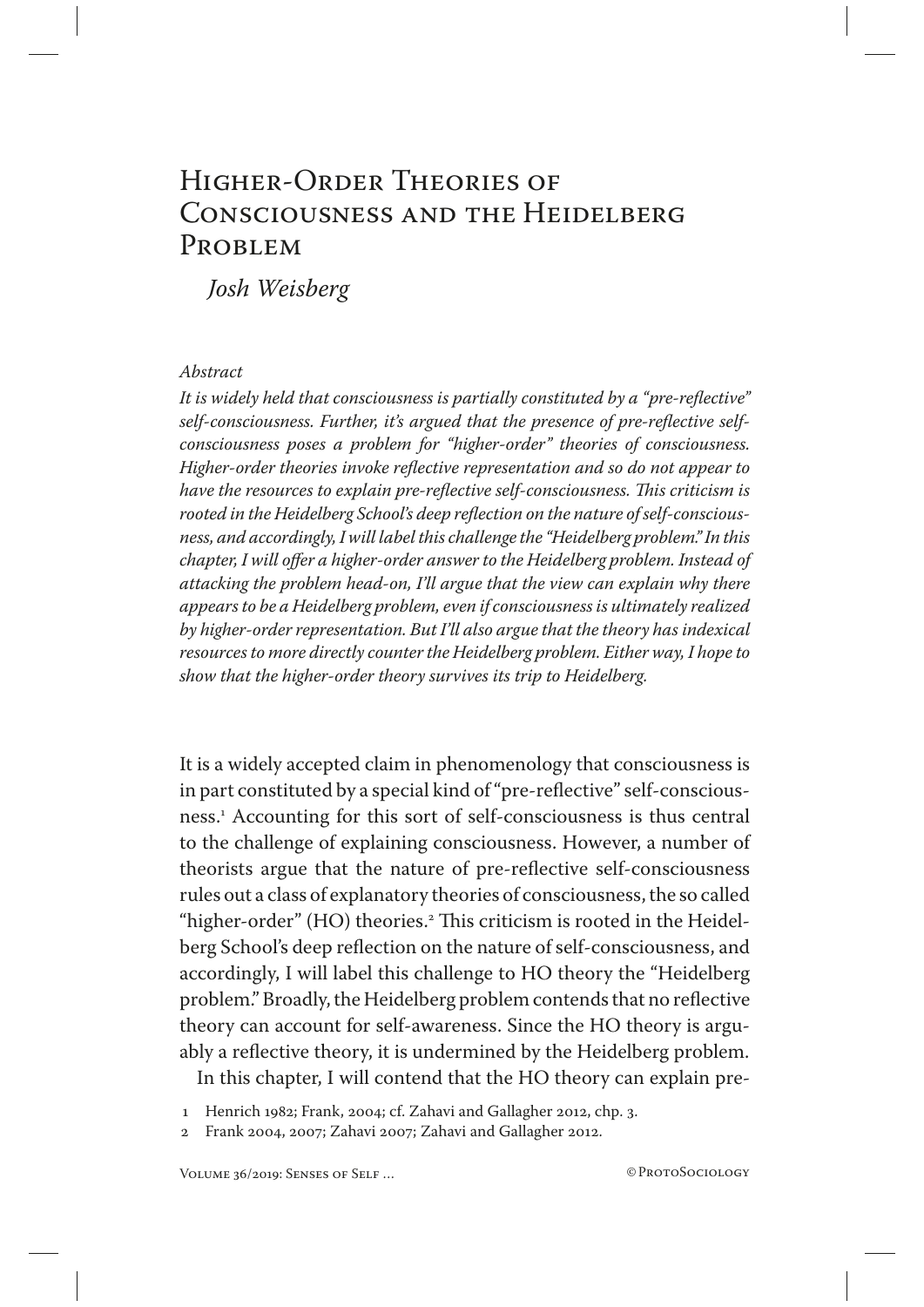## Some Comments on Josh Weisberg's 'Higher-Order Theories of CONSCIOUSNESS AND THE HEIDELBERG PROBLEM'

*Gerhard Preyer* 

#### *Abstract*

*Josh Weisberg discusses what he calls the "Heidelberg Problem" (named after Dieter Henrich's Heidelberg School). However, he mischaracterizes this problem and believes he is able so resolve the problem, as mischaracterized, as well as meet the de se constraint, in the theoretical frame of reference of the Higher-Order Thought Monitoring theory of consciousness. This commentary highlights the fundamental flaw in his approach, while encouraging further philosophical exchange with our American philosophical colleagues about the "Heidelberg Problem".*

#### 1. The Heidelberg School

*1. The Heidelberg Problem.* The Heidelberg School (Henrich, Pothast, K. Cramer, Frank) has long drawn considerable attention in the philosophy of mind. Discussion of a so-called "Heidelberg School" goes back to Tugendhat (1979). A variety of philosophers have contrasting views regarding what we now call the "Heidelberg problem": for example, Gallagher, Gennaro, Hart, Kapitan, Kriegel, Shoemaker, Siewert, Williford, and Zahavi, as well as Horgan and Horgan/Nichols.<sup>1</sup>

What is this "problem"? In the philosophy of consciousness, a *regress* and a *circle* occurs when we assume that a conscious mental state is "conscious" only by virtue of some other conscious mental state. The regress and the circle can only be cut by the assumption of an "immediate (pre-reflective) as an unmediated consciousness" as a non-repre-

 <sup>1</sup> On "The Heidelberg School", see also: Frank, Hart, Williford (in this vol), Zahavi (2007).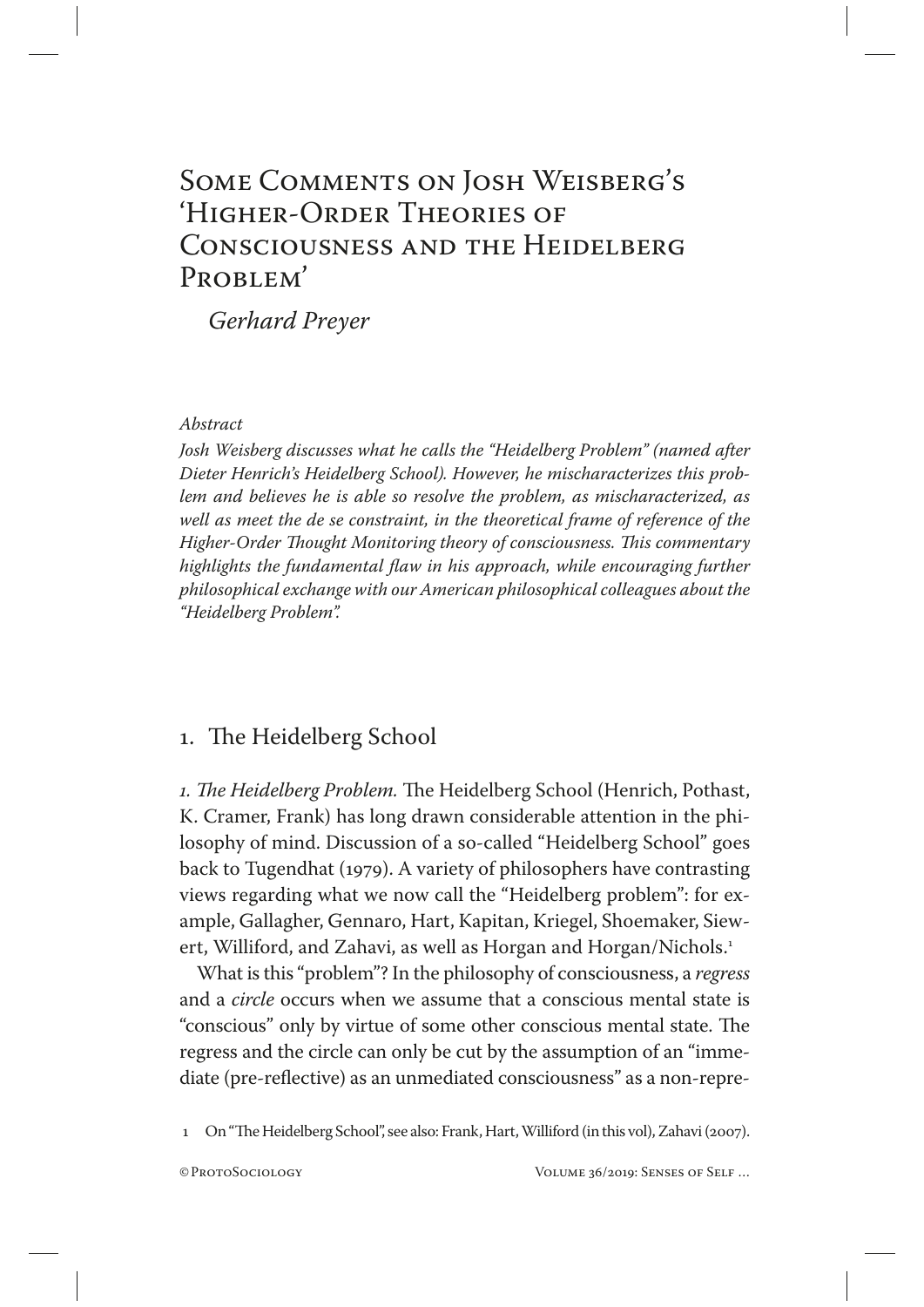## Self-Acquaintance and Three Regress **ARGUMENTS**

*Kenneth Williford*

#### *Abstract*

*The three classic regress problems (the Extensive Regress of states, the Intensive Regress of contents, and the Fichte-Henrich-Shoemaker Regress of* de se *beliefs) related to the Self-Awareness Thesis (that one's conscious states are the ones that one is aware of being in) can all be elegantly resolved by a selfacquaintance postulate. This resolution, however, entails that consciousness has an irreducibly circular structure and that self-acquaintance should not be conceived of in terms of an independent entity bearing an external or mediated relation to itself but rather in terms of a realized relation-instance relating to itself as well as to something other than itself. Consciousness, on this account, has a categorially curious status. It is like a relation-particular hybrid. This can be formalized in terms of the theory of hypersets, which in turn can be used to elucidate the problem of individuality, one source of the conceptual difficulty with adequately characterizing* de se *content.*

#### 1. The Self-Awareness Thesis and the Regresses Three

There is a variegated family of theories of consciousness all committed to the claim that the conscious mental states are those that one is aware of being in. Call this generic claim the Self-Awareness Thesis (SAT); it goes by other names (e.g., the "Transitivity Principle", see Rosenthal 2005, 3–10). Higher-Order Representation (Thought, Perception, Monitoring) theories (e.g., Lycan 1996, Rosenthal 2005, Gennaro 2012) as well as Self-Representational (e.g., Kriegel 2009, Williford 2006a) and Dual-Content theories (Carruthers 2000, 2005) are all committed to representational versions of the SAT. But antirepresentationalist (or acquaintance-theoretic) theories (e.g., Zahavi 1999, Williford 2015), also accept versions of the SAT. According to these latter theories states of consciousness (or acts, episodes, streams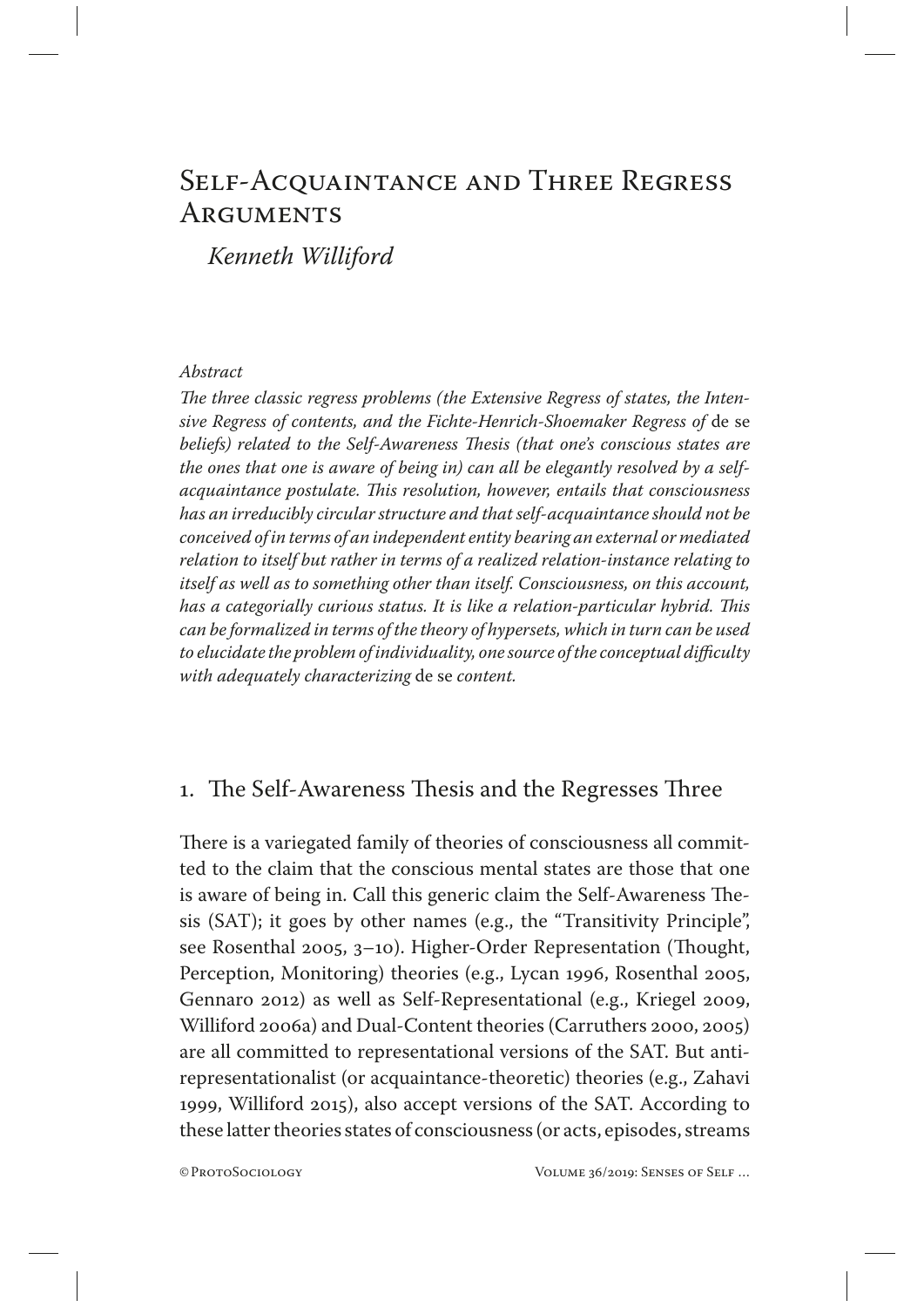## The Senses of a Bodily Self

*Shaun Gallagher*

#### *Abstract*

*I focus on the sense of ownership and ask whether this experience is something over and above one's bodily experiences, or something intrinsic to them. I consider liberal, deflationary, and phenomenological accounts of the sense of ownership, and I offer an enactive or action-oriented account that takes the sense of ownership to be intrinsic to the phenomenal background and our various bodily senses, including the sense of agency.*

The experience of one's own body, specifically as a form of self-awareness, is a complex phenomenon, and involves some complicated issues that cut across a number of disciplines, including philosophy, psychology and neuroscience. Although my focus will be primarily phenomenological, and I'll leave aside various related metaphysical issues, I'll also consider what we can learn from psychology and neuroscience about body self-awareness.

Body self-awareness occurs in and across all of the sensory modalities—vision, audition, touch, taste, olfaction, the vestibular sense, proprioception and kinaesthesia, nocioception and sense of temperature, but also via some sensory experiences that are not easy to classify or name. Here is a list (based on Mason 1961; also see Gallagher 1986) that tries to capture some of the multiplicity and variation of what we might experience when we experience our own bodies.

> Pain (of various sorts and descriptions, including headache and eyestrain), burning sensation, prickling of skin, itching, "crawling" of the skin, giddiness or light-headedness, faintness, throbbing, tightness (e.g., of chest or skin), hunger, thirst, dryness of mouth, nausea, "turning" of the stomach, "lump in throat," fullness, distension, heartburn, bowel sensations, tingling, "smothering," palpitation, "cardiospasm sensation," "flutter," hollowness or emptiness, tension, pressure, heaviness,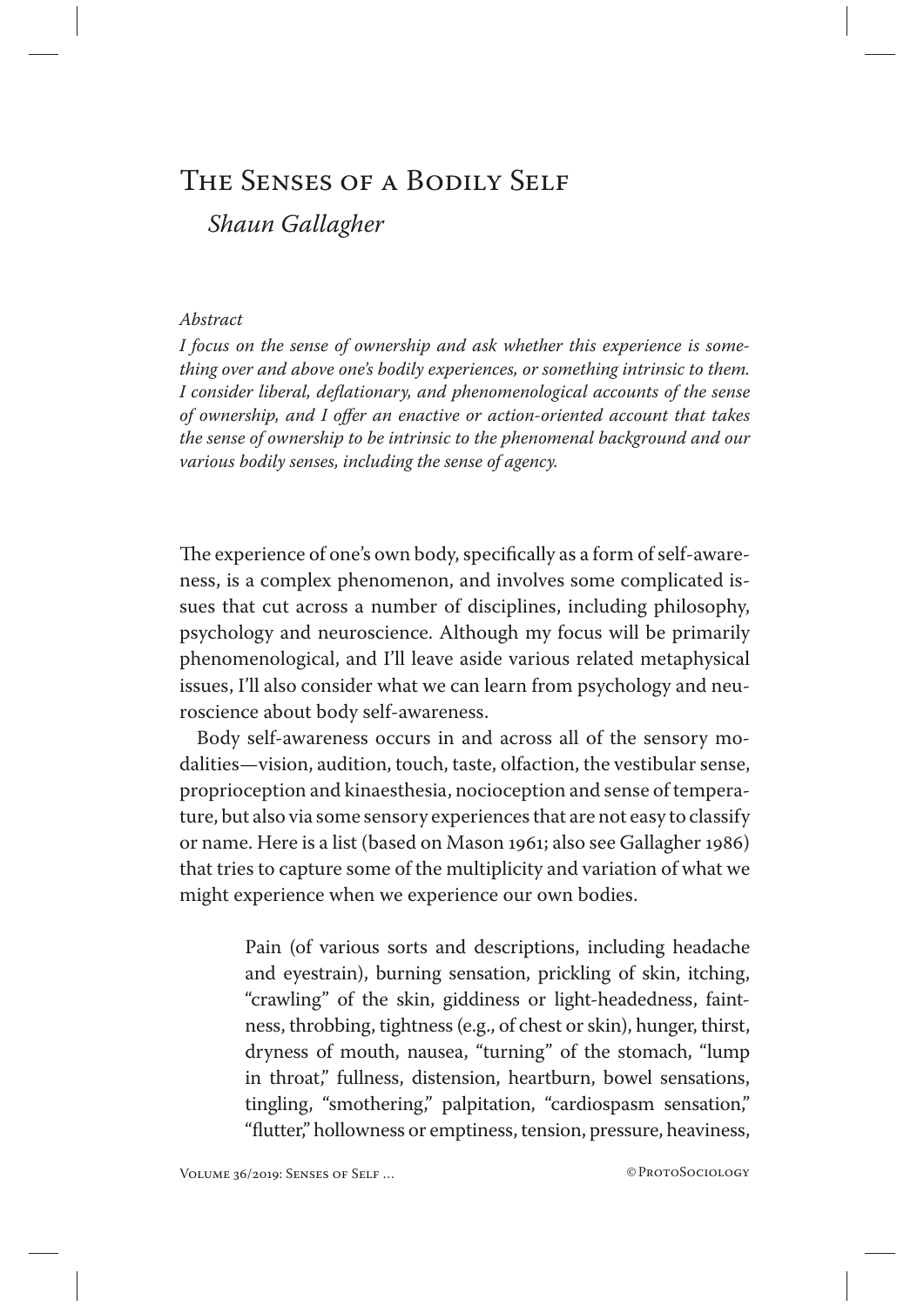## Pre-Reflective Self-Awareness in Psychotic Disorders

*Andreas Heinz*

#### *Abstract*

*Disorders of the self figure prominently in psychotic experiences. Subjects describe that "alien" thoughts are inserted in their mind by foreign powers, can sometimes hear their thoughts aloud or describe complex voices interacting with each other. Such experiences can be conceptualized in the framework of a Philosophical Anthropology, which suggests that human experience is characterized by centric and excentric positionality: subjects experience their environment centered around their enlived body and at the same time can reflect upon their place in a shared lifeworld from an excentric point of view. Pre-reflective self awareness has been suggested to ensure that subjects can identify their own thoughts or actions as belonging to themselves, even when they reflect upon them from an excentric point of view. This pre-reflective self awareness appears to be impaired during psychotic experiences, when subjects no longer identify thoughts in their own stream of consciousness as belonging to themselves and instead attribute them to an outside agent. Among several potential causes, it is suggested that such impairments can be due to discriminatory or traumatic experiences, which affect the enlived (centric) position of a person and make her feel encircled and deeply threatened by aversive powers. As a consequence, the afflicted individual may fundamentally distance herself from her current centric position in a hostile environment, at the price of experiencing her own thoughts or actions as alien. Philosophical Anthropology may thus help to explain how social exclusion, discrimination and traumatization can promote psychotic experiences and why social support is of primary importance for any treatment of psychosis.*

#### Introduction

Psychotic disorders including schizophrenia are characterized by a fundamental alteration in the relation between a person and her environment. Specifically, verbal communication can break down and appear to be incoherent or at least hard to understand, the environment can appear to be threatening and full of ominous signs that need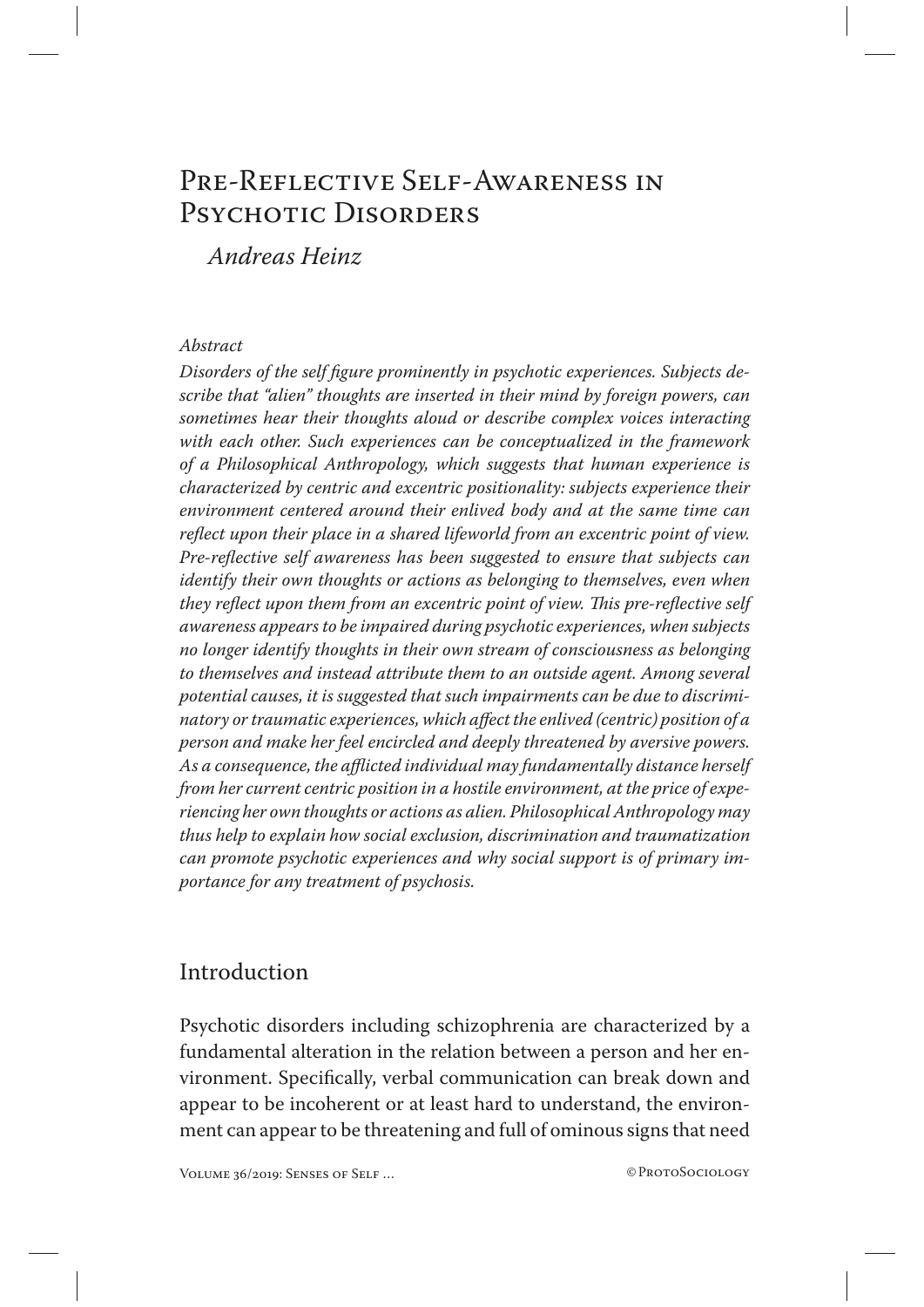## Pre-Reflectivite Self-Consciousness as a Bodily Trait

#### *Marc Borner*

#### *Abstract*

*A theory of pre-reflective self-consciousness (TOPS) can be made fruitful if pre-reflectivity is understood as a bodily trait. This approach helps to overcome certain blurry definitions of pre-reflective self-consciousness (PrSCs) from the past, and can aid to a philosophical explanation of self-consciousness, which also goes in line with many psychological and cognitive neuro-scientific findings. Especially it can help to understand certain pathologies like neurodegenerative, affective or psychotic disorders from a different angle and thus might help to bring new insights into these fields.* 

#### Introduction

When I watched my daughter Lilly growing in her first months of life, I witnessed what many parents do with their children as well: After her first days of confusion and oblivion about the shock on being born into this world, she slowly got to learn the ability of having a body. And not just that: it seemed that she as well became more and more aware of her surroundings and by that of being within and different from these objects of the world. I propose that she became aware of herself without reflecting upon this fact and thus having obtained pre-reflective self-conscious states.

Many people disagree that something like pre-reflective self-consciousness might be possible at all or claim that the phrase in itself is contradictory or void in its level of explanation. Here I will explore possibilities and limits of theories of pre-reflective self-consciousness (TOPS). I will investigate why and to which extend it might be beneficial to presume such an approach, and to which extend these theories might be superior to alternative views that pre-suppose that self-consciousness can just be reflective.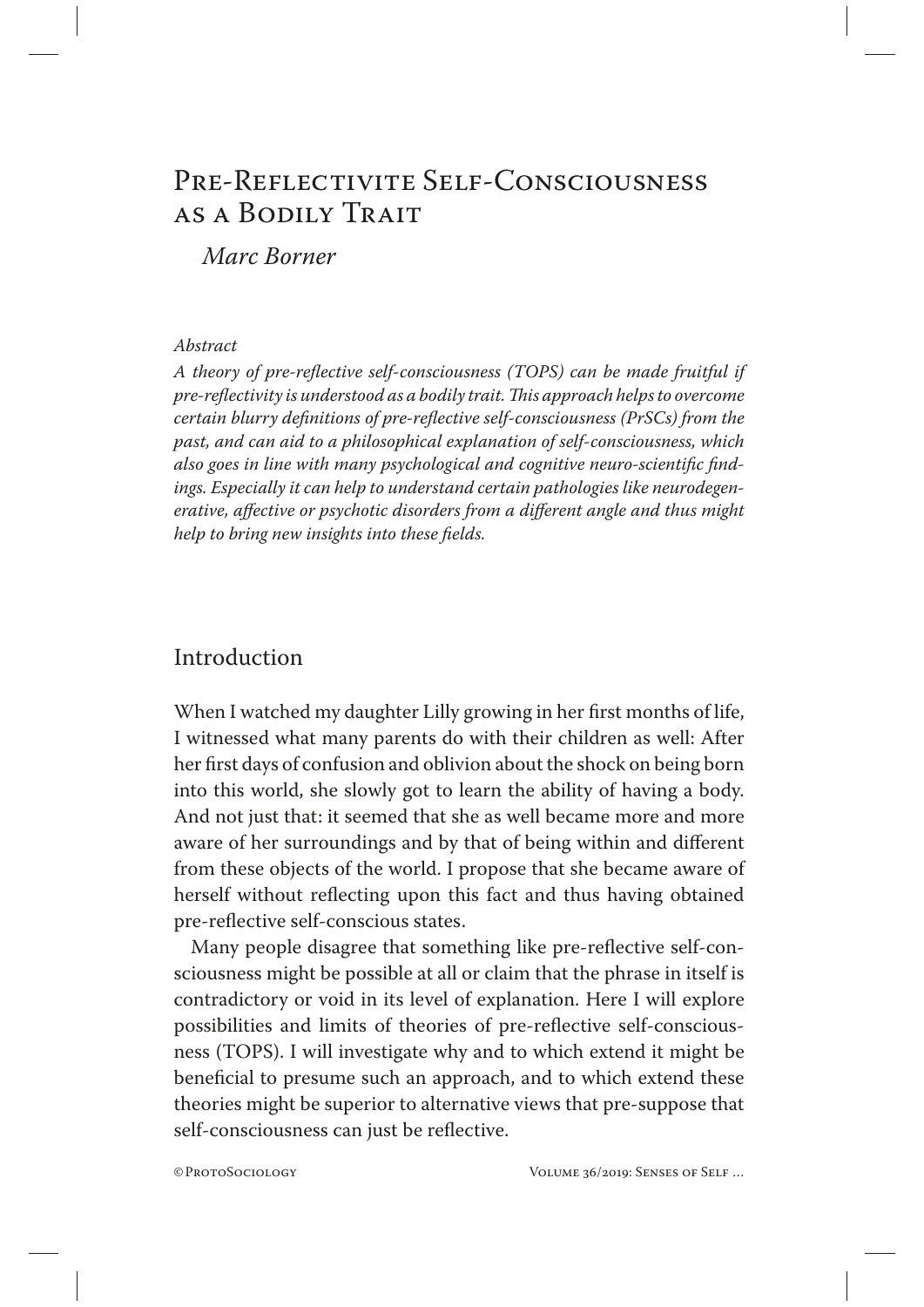## The Ubiquity of Self-Awareness *Tomis Kapitan*

## Introduction

Two claims have been prominent in recent discussions of self-consciousness. One is that first-person reference or first-person thinking is irreducible (the *Irreducibility Thesis*), and the other is that an awareness of self accompanies all conscious states, at least those through which one refers to something. The latter – here termed the *Ubiquity Thesis* – has long been associated with philosophers like Fichte, Brentano, and Sartre, though each articulated his own version of the claim. More recently, variants have been defended by Dieter Henrich (1970) and Manfred Frank (1991, 1995a, 1995b). In Frank's words:

… every mediated reference to something different from consciousness is mediated by immediate self-awareness. This mediation may be called "transcendental" in a weak sense of the term, according to which what is transcendental does not pertain to the objects of which we speak or think but to the preconditions of such speaking or thinking – presuppositions that fundamentally include *a subject immediately certain of its self*. (Frank 1995b, 49–50)

Like Henrich, Frank finds immediate self-awareness (mental familiarity, *Vertrautheit*) to be "non-conceptual" in that it requires no mediation of concepts and no identification or classification of an *object*  of thought in terms of a distinguishing set of characteristics (Frank 1995b, 34–35). It is a direct acquaintance with one's own mental acts or *subjectivity* which, properly speaking, is not an act of *reference* at all but a "pre-reflective" and "pre-linguistic" state of consciousness (compare Sartre 1957, 41). To establish its ubiquity, Frank appeals to a *Dependency Thesis*: immediate self-awareness is an original type of consciousness that is presupposed by reference to any sort of object, including indexical references by means of "this," "here," "now," and object uses of "I" (Frank 1995b, 49). He argues for this claim, in turn, by recourse to the characteristics of indexical thinking.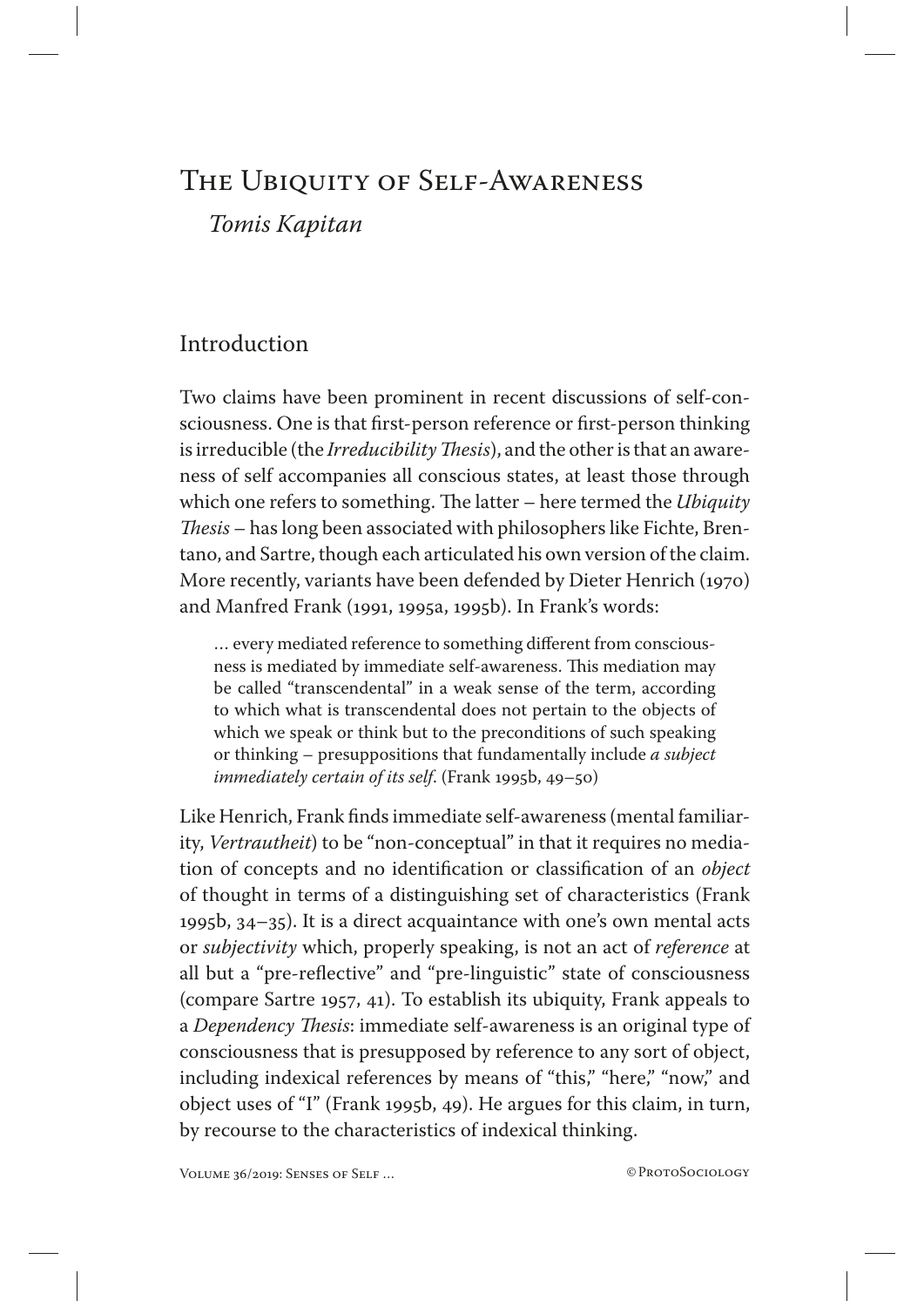## Nonconceptual Self-Awareness and the Constitution of Referential Self-CONSCIOUSNESS: OBJECTIONS TO TOMIS **KAPITAN**

*Stefan Lang*

#### *Abstract*

*This essay argues that persons not only have nonconceptual bodily selfawareness and nonconceptual mental anonymous self-awareness but also, at least if they produce the expression 'I', nonconceptual mental egological self-awareness. It contains information of 'I' being produced by oneself. It is argued that this can be seen if we examine the constitution of referential selfconsciousness, i.e. the consciousness of being the referent of 'I' oneself. The main argument is: A. It is not possible to explain the constitution of referential selfconsciousness if it is not assumed that persons have nonconceptual mental egological self-awareness. B. It is possible to explain the constitution of referential self-consciousness if it is assumed that persons have nonconceptual mental egological self-awareness. C. Thus it is reasonable to assume that persons have nonconceptual mental egological self-awareness. The justification of the thesis that persons have nonconceptual mental egological self-awareness is presented while discussing Tomis Kapitan's analysis of conceptual egological self-consciousness. Conceptual egological self-consciousness contains information of being a subject oneself. It is argued that it is not possible to explain the constitution of referential self-consciousness with the help of Kapitan's interpretation of conceptual self-consciousness. However, it is possible to explain the constitution of referential self-consciousness within the framework of Kapitan's account if it is assumed that persons have nonconceptual mental egological self-awareness.* 

In the last couple of years *Tomis Kapitan* and *Manfred Frank* defended the view that persons have a nonconceptual mental anonymous selfawareness ("anonymous self-awareness", for short).<sup>1</sup> That means, it is a kind of self-awareness without *conceptualization* of its content;<sup>2</sup> it is

- 1 Frank 2012, 356, Kapitan 1999a, 40. Cp. Henrich 1970, 275, Lichtenberg 1979, 97, Sartre 1997, 45–46.
- 2 Frank 2012, 358, Kapitan 2006, 402. I will use 'self-awareness' to refer to (different)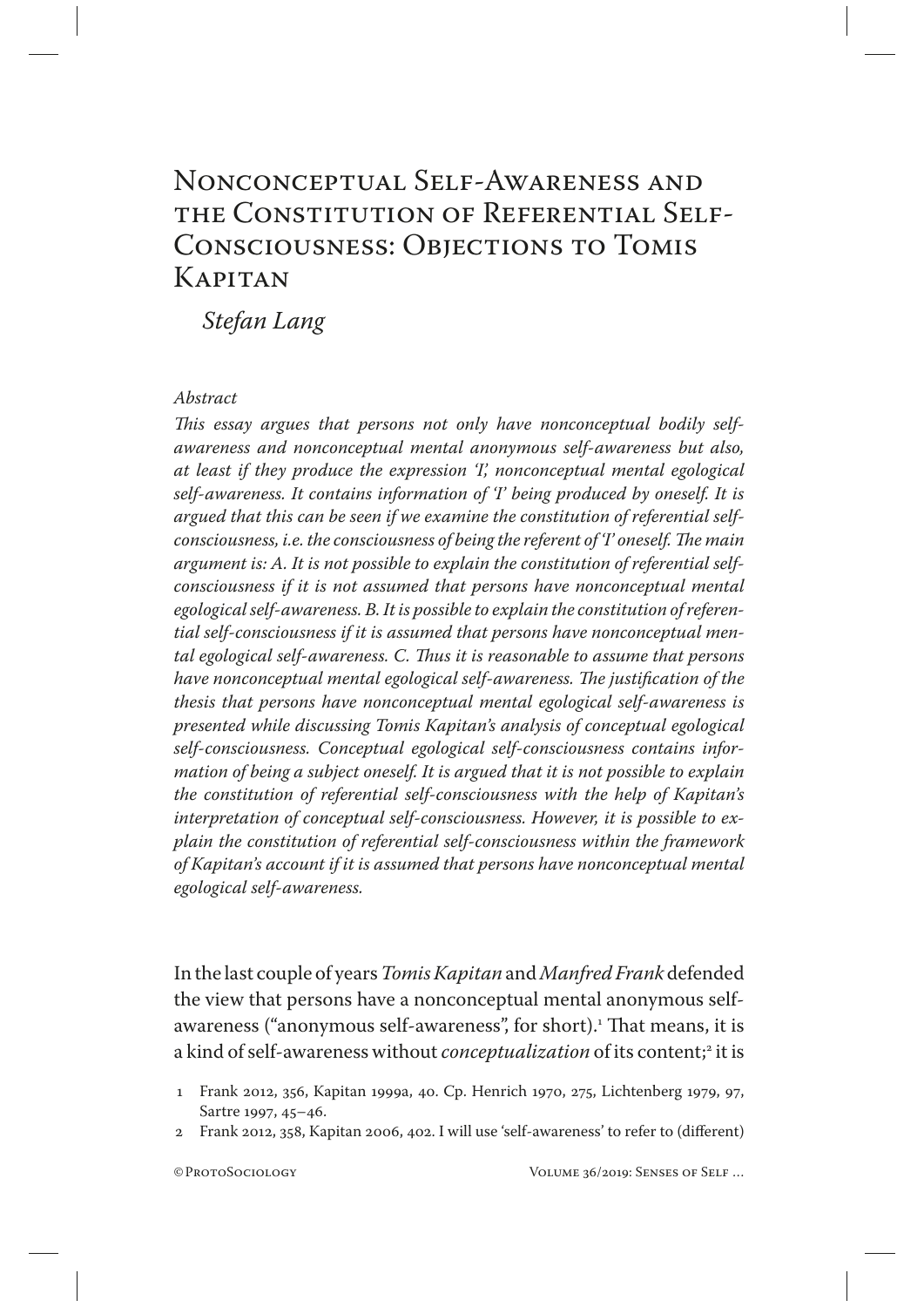## Egological Ubiquity: Response to Stefan Lang

*Tomis Kapitan* 

## 1. Introduction

I thank Stefan Lang for his intriguing remarks and for his attention to my views on self-awareness. It has long been my motto that *refutation* is far superior to *neglect*, so I welcome the challenge that he has presented, and for this occasion to weigh in on a certain debate concerning self-awareness by clarifying the position that I have been trying to develop.

In this response I plan to do the following:

- Raise a concern about Stefan's distinction between two types of self-awareness.
- Criticize Stefan's argument for a restricted version of the ubiquity thesis,
- Respond to Stefan's charge that I have not explained egological self-awareness and, hence, have not explained thinking reference.
- Restate my reasons for claiming that egological self-awareness cannot be ubiquitous.

## 2. Two Types of Self-Awareness

Many of us are partial to some form of the claim that self-awareness accompanies all conscious states. But this *ubiquity thesis*, as it is called, can be interpreted in different ways depending upon what is meant by 'self-awareness,' an expression that lends itself to different readings, depending upon what is meant by 'self' and 'awareness.'

Stefan follows Manfred Frank in distinguishing between egological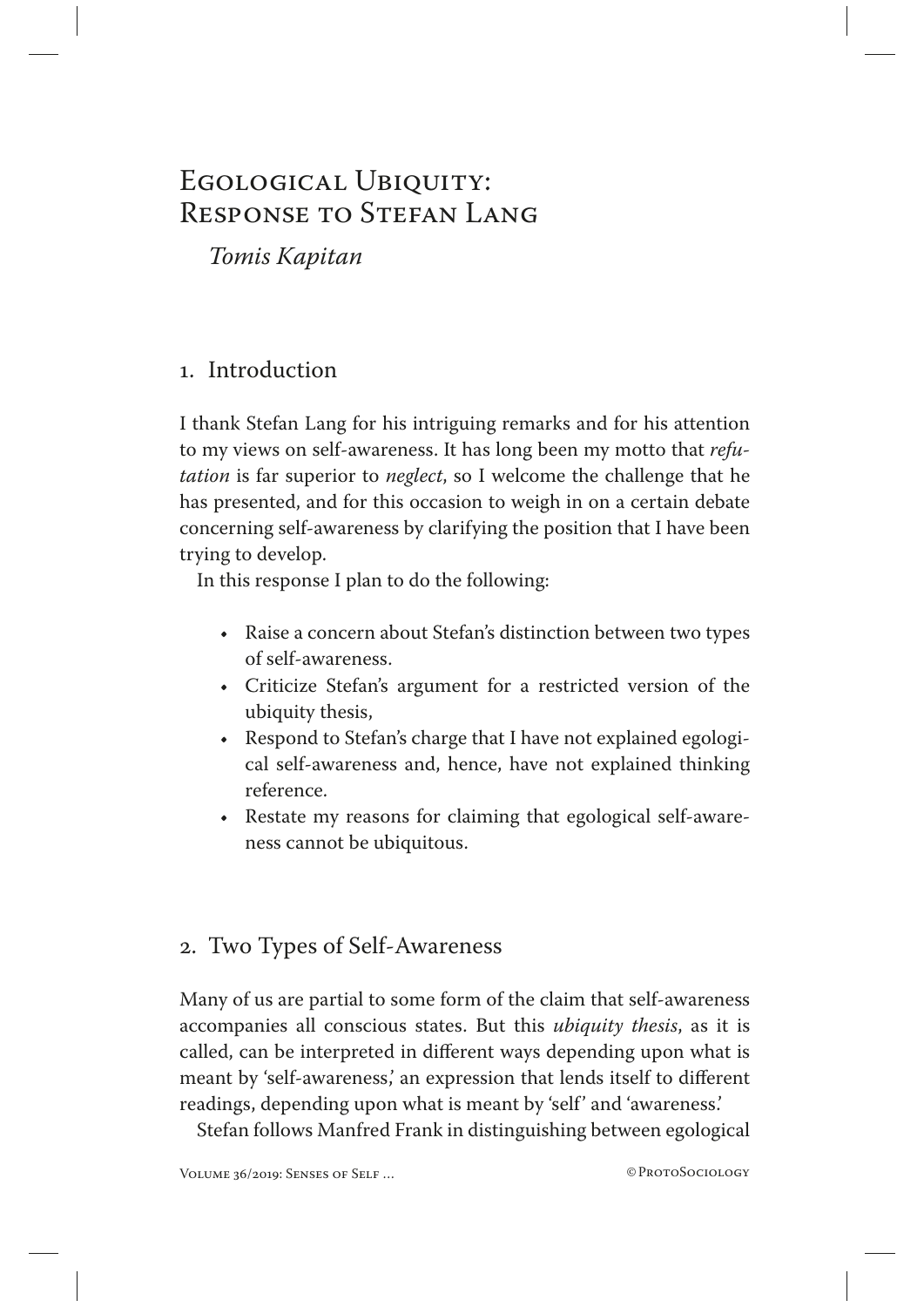## Stationen einer Freundschaft

#### *Dieter Henrich*

Um viele Jahre ging ein Vorspiel unserer späten Freundschaft voraus. In ihm kamen schon dieselben Motive auf, die unsere späteren Begegnungen mehr und mehr durchzogen und getragen haben. Bis 1972 lehrte ich an der Columbia-University in New York, meist über die Philosophie von Leibniz bis Hegel und über die Philosophie des Geistes. Dabei ging es mir nicht darum, eine Botschaft zu exportieren. Ich suchte nur nach der besten Gelegenheit, mich mit der angelsächsischen Analyse vertraut zu machen – vor Ort und möglichst im persönlichen Umgang mit ihren Protagonisten. Als ich damals hörte, dass Donald Davidson zur Rockefeller-University gekommen war, bat ich also sogleich darum, an seinem Unterricht teilnehmen zu können. Ich fuhr dann, wie in den Jahren zuvor zu einem Seminar von Wilfried Sellars, mit meinem blauen Beetle von Stop-Licht zu Stop-Licht quer durch Manhattan, um ein Seminar von Donald und John Wallace über 'satisfaction' zu besuchen. Es erwies sich als eine Art von Colloquium der beiden, wobei Wallace eine Art von permanentem Referenten gewesen ist. Ich konnte, wie die meisten im kleinen Kreis, nichts zu dem Thema beitragen. Aber Donald hatte doch bemerkt, dass da einer ,von der andren Seite' (Manhattans und des Ozeans) gegenwärtig war. Er schickte einen seiner Studenten zu mir, um mit mir Kants *Grundlegung* zu studieren, und er lud mich zu einem Vortrag ein. Als Thema wählte ich dafür die Entstehungsgeschichte der Kantischen Ethik – ein Gebiet, auf dem ich meiner Sache und auch meines Englisch hinreichend sicher war. In dieser Geschichte kam schottischen Ethikern eine der Hauptrollen zu. Mit ihnen hatte ich mich im Studium auch rarer Quellen seit langem befasst. So erwartete ich wohl Interesse, aber keine gelehrte Debatte. Umso mehr war ich verblüfft, als mich Donald in einen komplexen Dialog vor allem über Humes Ethik und ihr Pro und Contra verwickelte. Er wandte sich diesem Thema mit profunden Kenntnissen und zugleich mit einem Schwung und einer inneren Beteiligung zu, die ich gewiss nicht von dem Feinmechaniker auf den Gebieten von Semantik und Entschei-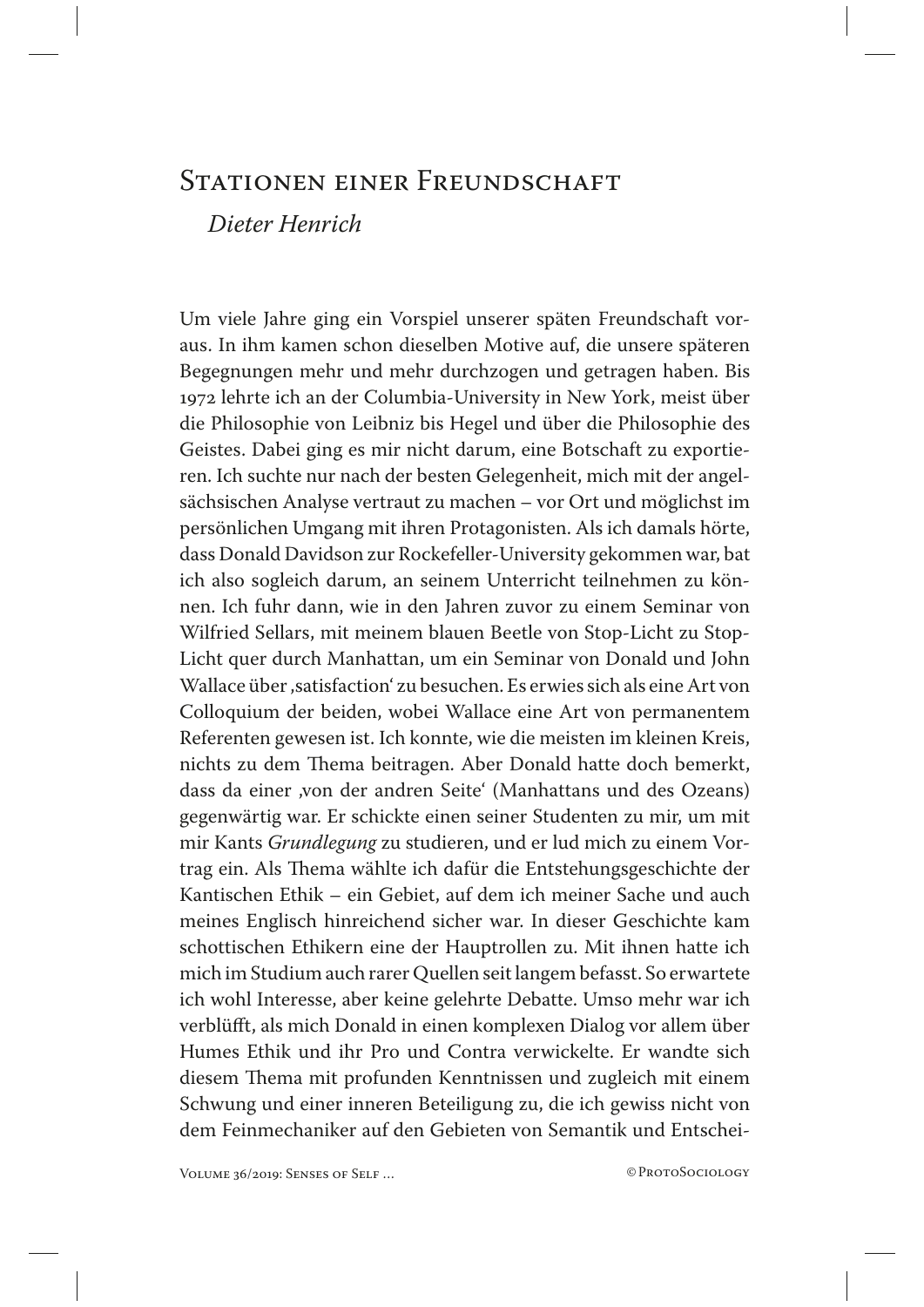## THE LOGIC OF CONSPIRACY THOUGHT: A Research Agenda for an Era of Institutional Distrust and Fake News

*Luis Roniger and Leonardo Senkman*

#### *Abstract*

*This article analyzes the logic of conspiracy theories, stressing that it would be erroneous to assume that such theories about collusions and intrigues are irrational in nature. On the contrary, they operate on a logic that is no less coherent than scientific discourse, although it differs from the latter in its verification and discard methodology as well as in its mobilizing role. Being part of a larger research that explains the recurrent spread of conspiracy narratives in one region of the world, elucidating their historical and contemporary conditions of crystallization, the article claims that such research agenda has universal appeal, particularly in an era of institutional distrust and changes in the structure of information diffusion.*

## The Argument: Beyond Particularism, yet Looking for Thick Readings of Specific Configurations

The Latin American Research Commons (LARC) has just published a book that analyzes the recurrent spread of conspiracy narratives in Latin America, elucidating their historical and contemporary conditions of crystallization.1 The book, whose Spanish title would read in English *Latin America Backstage: Uses and Abuses of Conspiracy Theories*, does not claim that the societies in South and Central America are unique in facilitating the diffusion of conspiratorial thought and plots. Under certain conditions, conspiracy stories and narratives can arise and proliferate in any society. For example, for centuries Europe-

 1 The work is the product of an interdisciplinary research collaboration between Leonardo Senkman, a social historian and historian of ideas, and Luis Roniger, a comparative political sociologist interested in the interface between politics, society and public culture (Senkman and Roniger 2019; and see Roniger and Senkman 2018, 2019).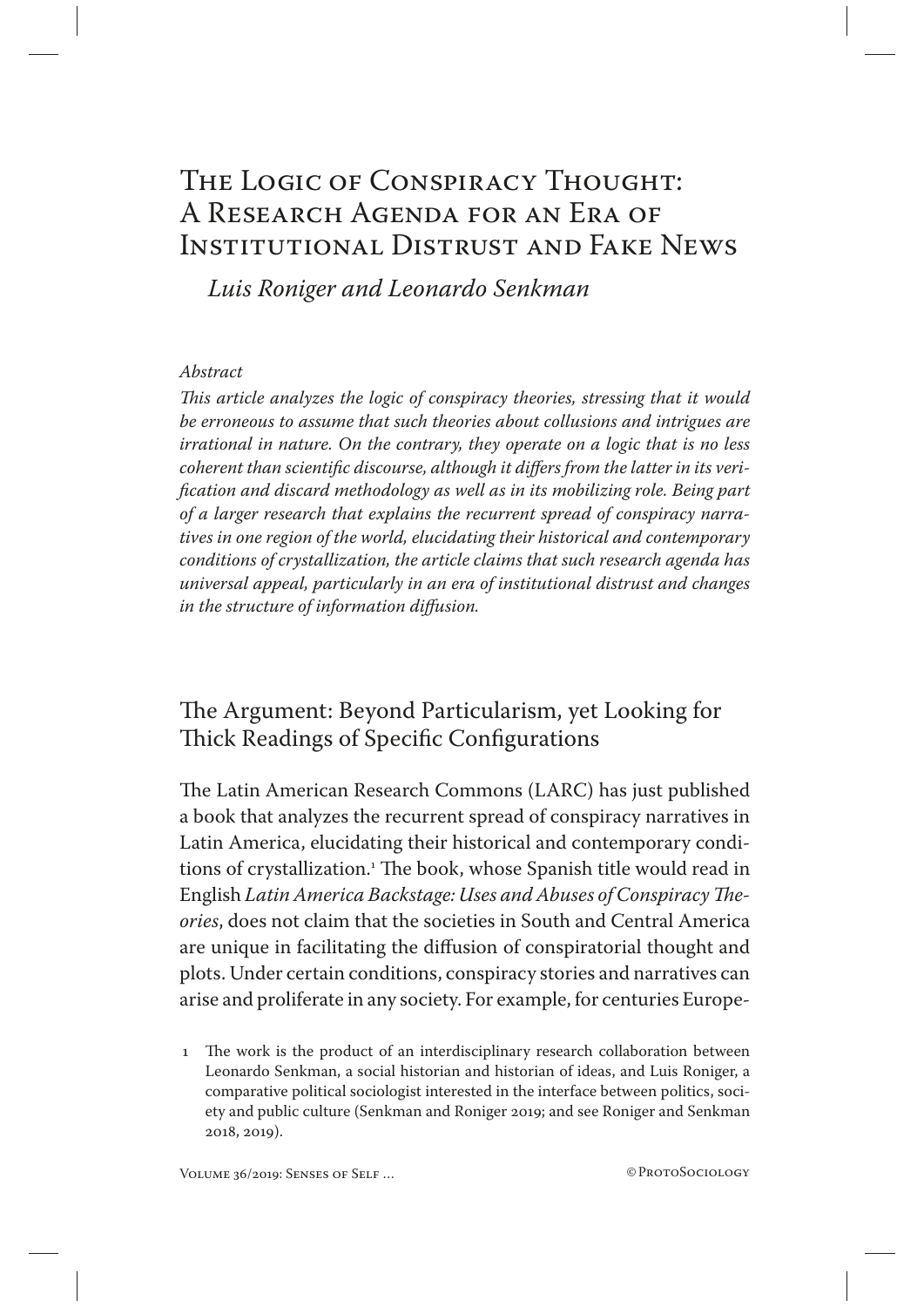## **CONTRIBUTORS**

*Marc Borner*, Dr., Department of Psychiatry and Psychotherapy at the Charité Campus Mitte, Charité Universitätsmedizin, Berlin, Berlin, Germany.

*Matthew C. Eshleman*, Professor of Philosophy, Department of Philosophy and Religion, University of North Carol, Wilmington NC. United States of America.

*Manfred Frank*, Professor of Philosophy, Emerit., Dr. Dres. h.c. Professor of Philosophy, Eberhard Karls Universität, Tübingen, Germany.

*Shaun Gallagher*, Professor of Philosophy and Cognitive Sciences, Institute of Simulation and Training, University of Central Florida, Orlando, United States of America.

*Anna Giustina*. Dr. phil., Institut Jean Nicod/École Normale Supérieure/PSL Research University, Paris, France.

*James G. Hart*, Professor of Philosophy Emerit., Department of Religious Studies, Indiana University, Bloomington, United States of America.

*Andreas Heinz*, Professor of Psychiatry and Psychotherapy, Medical Centre of Psychiatry and Psychotherapy, Charité— University Medical Department Berlin, Campus Charité-Mitte, Berlin, Germany.

*Dieter Henrich*, Professor of Philosophy, Dr. phil. Emerit., Philosophy, Ludwig-Maximilians-Universität München, München, Germany.

*Terence Horgan*, Professor of Philosophy, University of Arizona, United States of America.

*Robert J. Howell*, Dedman Family Distinguished Professor, Dedman College of Humanities & Sciences, Southern Methodist University, Dallas, Texas, United States of America.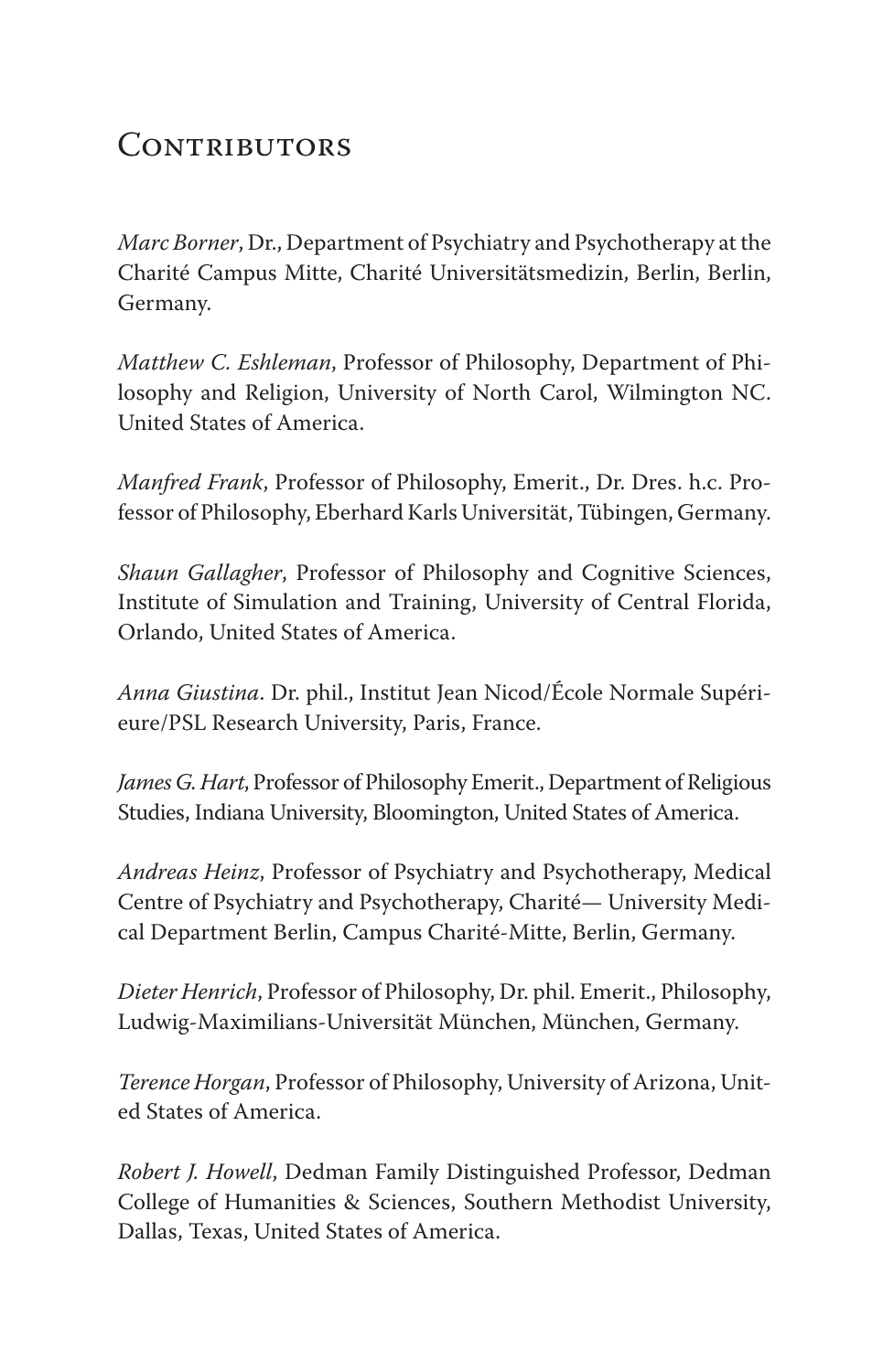*Tomis Kapitan* (1949–2016†), Professor of Philosophy, Department of Philosophy, Northern Illinois University, DeKap, United States of America.

*Chad Kidd*, Assistant Professor of Philosophy, City College of New York, CUNY University, New York, United States of America.

*Stefan Lang*, Dr. habil., Privat Lecturer, Institute of Philosophy, Eberhard-Karls-Universität Tübingen, Tübingen, Germany.

*Kristina Musholt*, Professor of Cognitive Anthropology, Institute of Philosophy, University of Leipzig, Germany.

*Gerhard Preyer*, Professor of Sociology, Institute of Sociology, Goethe-University Frankfurt am Main, Frankfurt a. M., Germany.

*Luis Roniger*, Reynolds Professor of Latin American Studies, Wake Forrest University, Winston-Salem, NC, United States of America.

*Miguel Ángel Sebastián*, Dr., Instituto de Investigaciones Filosóficas, UNAM, Ciudad Universitaria, México D.F., México.

*Gerhard Seel*, Professor of Philosophy, Institute of Philosophy, University Bern, Bern, Switzerland.

*Leonardo Senkman*, Dr., Truman Research Institute for the Advancement of Peace, Hebrew University of Jerusalem, Jerusalem, Israel.

*Josh Weisberg*, Associate Professor of Philosophy, Department of Philosophy, University of Houston, Houston, United States of America.

*Kenneth Williford*, Professor and Chair, Department of Philosophy, UT Arlington, Arlington, United States of America.

*Dan Zahavi*, Professor of Philosophy, Director of Centre for Subjectivity Research (CFS), University of Copenhagen, Copenhagen, Denmark.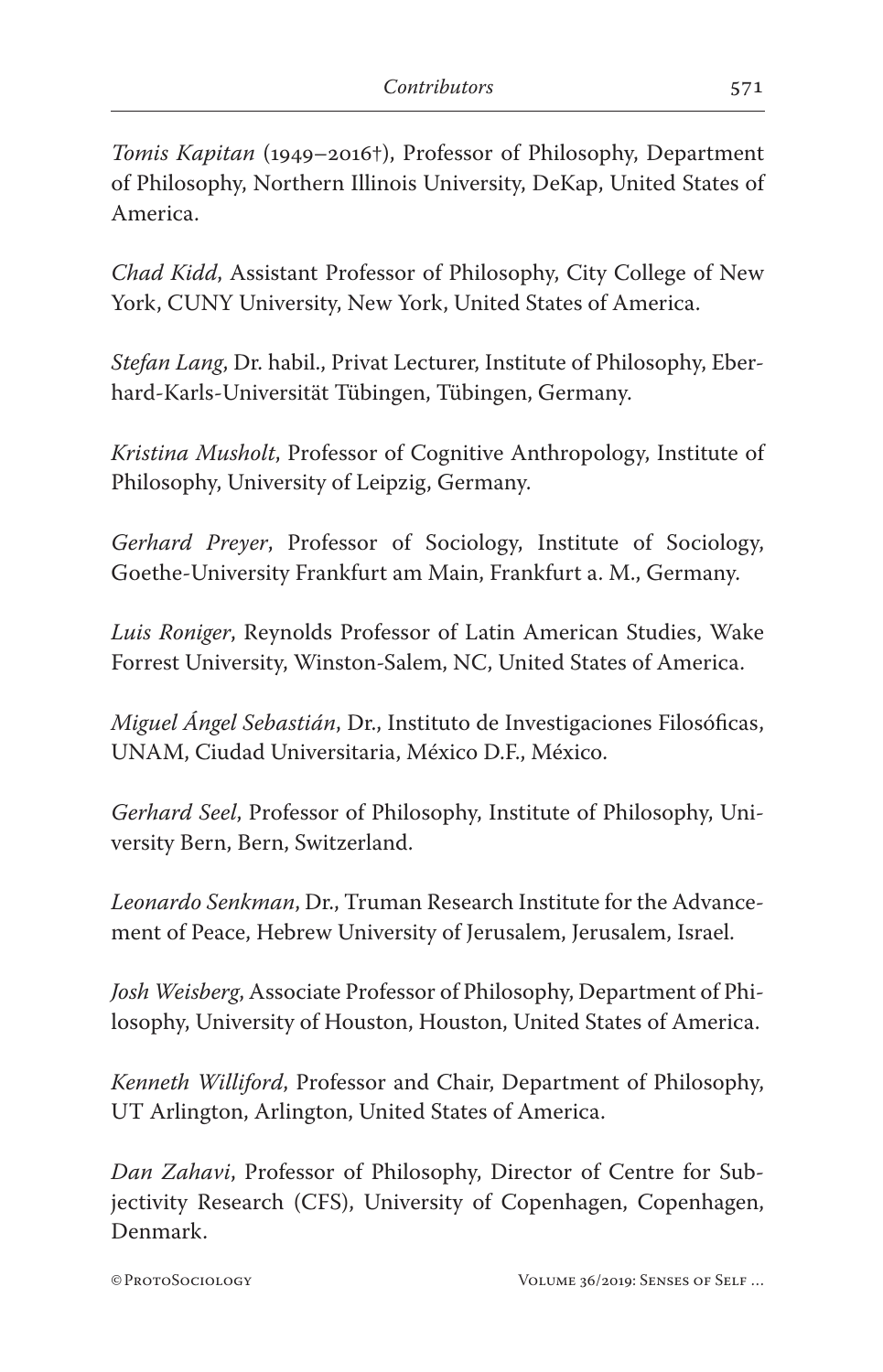## Impressum

## **ProtoSociology**:

*An International Journal of Interdisciplinary Research*  issn 1611–1281

Editor: Gerhard Preyer Goethe-Universität Frankfurt am Main, Institute of Sociology, Dep. of Social Sciences Editorial staff: Georg Peter Project Multiple Modernities: Reuß-Markus Krauße (East-Asia Representative) Layout and digital publication: Georg Peter Editorial office: ProtoSociology, Stephan-Heise-Str. 56, 60488 Frankfurt am Main, Germany, phone: (049)069–769461, Email: preyer@em.uni-frankfurt.de, peter@protosociology.de

Die Zeitschrift soll 1/2jährlich erscheinen. Die Anzahl der jährlich erscheinenden Hefte und Sonderhefte bleibt jedoch vorbehalten.

- **Copyright**: Die in dieser Zeitschrift veröffentlichten Beiträge sind urheberrechtlich geschützt. Alle Rechte sind vorbehalten. Übersetzungen, Nachdruck, Vervielfältigung auf fotomechanischem oder ähnlichem Weg oder im Magnettonverfahren, Wiedergabe durch Vortrag, Funk- und Fernsehsendungen sowie Speicherung in Datenverarbeitungsanlagen, auch auszugsweise, sind nur mit Genehmigung des Herausgebers möglich. Für eingereichte Beiträge wird keine Haftung übernommen. Weitere Publikationsrechte von Artikeln bleiben vorbehalten. Für unaufgefordert eingesandte Manuskripte wird keine Haftung übernommen. Gerichtsstand ist Frankfurt am Main.
- **Copyright**: All rights reserved. This publication may not be reproduced, stored or transmitted in any form or by any means without the prior permission in writing of the publisher. Additional publications of the articles are reserved. Authorization to photocopy items for internal or personal use, or the internal or personal use of specific clients is garanted by *PROTOSOCIOLOGY*, provided that the base fee is paid directly to VG Wort, Goethestr. 49, 80336 München RFA.The publisher accepts no responsibility for submitted manuscripts.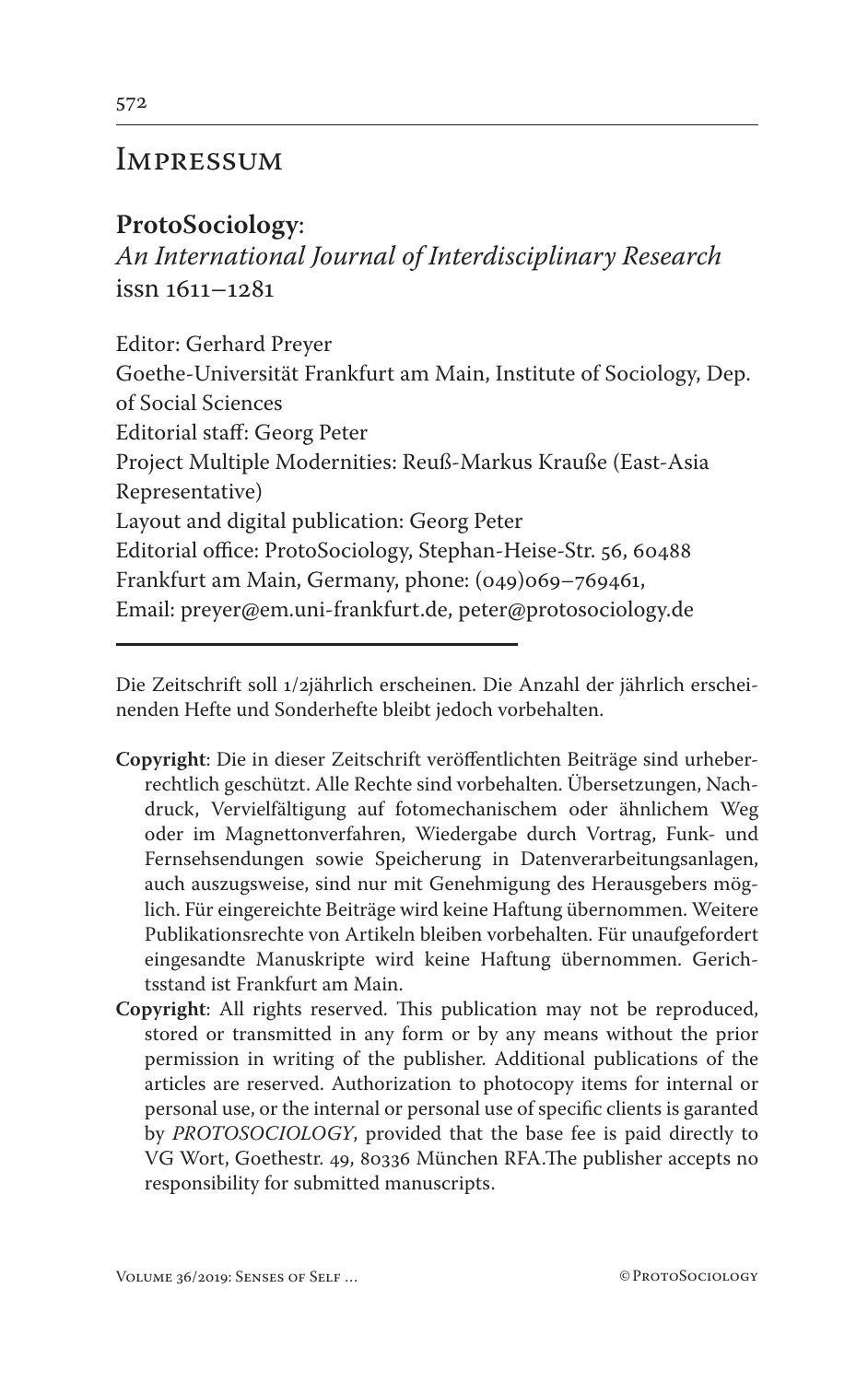## SUBSCRIPTION – SINGLE ARTICLE

*ProtoSociology* cooperates with the *Philosophy Documentation Center*. The *PDC* provides worldwide access to our collective edition, especially for institutional subscribers but also for individuals. Single access and subscription is possible. Also every article – starting with vol. 1 (1991) – can be ordered separately: https://www.pdcnet.org/protosociology

## eBooks and Books on Demand

In principle ProtoSociology is an electronic journal. But with our new *Books on Demand* service we are starting to offer volumes worldwide as books: High quality printing and binding on special paper with a professional layout.

The ebooks and books can be ordered directly through around 1000 shops worldwide.

#### **Volume 35, 2018**

*Joint Commitments: Critical Essays on the Philosophy of Sociality of Margaret Gilbert with Her Comments, ISBN 9783748126645, 49,50€*

**Vol 34, 2017** *Borders of Global Theory – Reflections from Within and Without, ISBN 9783744838924, 49,50.–€*

**Vol 33, 2016** *Borders of Global Theory – Reflections from Within and Without, ISBN 9783744838924, 49,50.–€*

**Vol 32, 2015** *Making and Unmaking Modern Japan, ISBN 9783837077780, 32.–€*

**Vol. 31, 2014**  *Language and Value, ISBN 9783739258904, 32.-€* 

**Vol. 30, 2013**  *Concepts – Contemporary and Historical Perspectives, ISBN 9783738641653, 32.-€*

**Vol. 29, 2012**  *China's Modernization II, ISBN 9783739258966, 32.-€,* 

**Vol. 28, 2011** *China's Modernization I, ISBN 9783734761270, 32.-€,* 

## **www.protosociology.de**